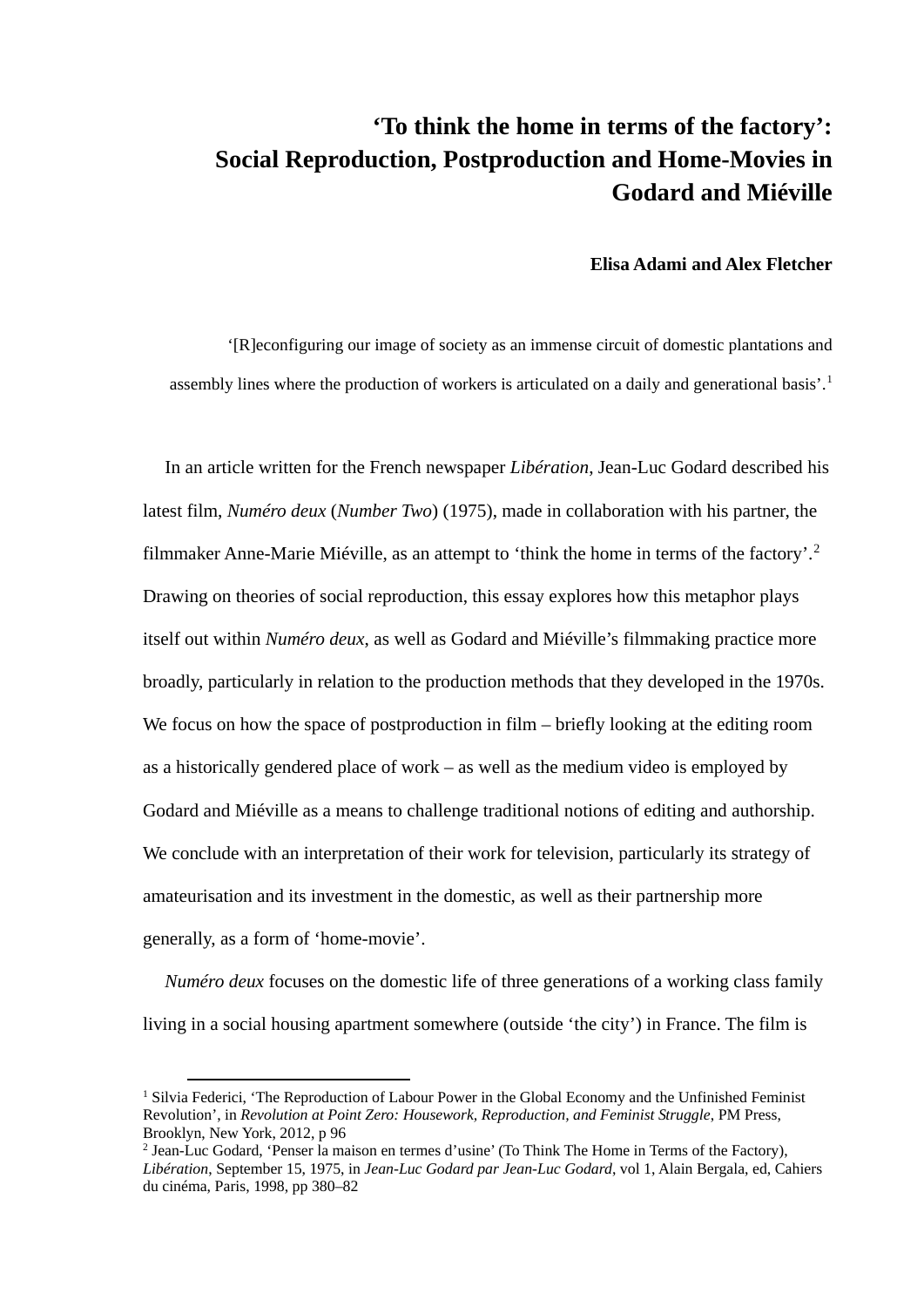composed of discrete fragments in which the different members of the family are presented and observed in their everyday activities and kinship, with a detached, quasi-naturalistic gaze. As Robert Stam describes it, the film discards 'narrative drama…in favour of the close scrutiny of the everyday', representing 'a kind of ultimate banalization and proletarianization of what is conceivable as a cinematic subject'.<sup>[3](#page-1-0)</sup> Yet, as Harun Farocki notes, its relentless focus on the 'ordinary', does not result in 'a conceptual minimalism, but rather an explosion of meaning'; we begin to see 'that even the most routine household activities and bodily functions are semantically dense'.[4](#page-1-1) The matter of fact title of the film similarly signifies multiple determinations. On the one hand, it refers to its subject matter, woman – recalling Simone de Beauvoir's 1949 *The Second Sex* – and the recurring theme of anality and excrement; on the other, it refers to its formal and technological features. Shot on video, and then reshot in 35mm film while the images played on video monitors, two monitors can often be seen playing simultaneously within a single frame, as well as the images within monitors being split in two through superimposition. Doubling also appears in the oppositions that populate the film, such as film/television, sound/image, political/pornographic, factory/landscape, man/woman. Responding to her own question of whether the film is political or pornographic, Sandrine, the mother, asks 'Why is it either/or? It can be both sometimes', affirming the film's drive to undo binary oppositions for a more complicated account of relation and difference.<sup>[5](#page-1-2)</sup> Furthermore, events repeat themselves, or 'happen partially', deferred for a later syntagmatic moment. [6](#page-1-3) As Sandrine at one point comments, people always say 'Once upon a time', when they could as well say 'Twice upon a time'.

<span id="page-1-0"></span> <sup>3</sup> Robert Stam, *Reflexivity in Film and Literature: From Don Quixote to Jean-Luc Godard*, Columbia University Press, New York, 1992, pp 222-23

<span id="page-1-1"></span><sup>4</sup> Kaja Silverman and Harun Farocki, *Speaking about Godard*, New York University Press, New York, 1998, p 141. There is a discernible affinity here in subject matter – if not in style – with another film released the same year: Chantal Akerman's *Jeanne Dielman, 23 Quai du Commerce, 1080 Bruxelles* (1975).

<span id="page-1-2"></span><sup>5</sup> Silverman and Farocki, *Speaking about Godard*, op cit, p 146

<span id="page-1-3"></span><sup>6</sup> Stam, *Reflexivity in Film and Literature*, op cit, p. 230.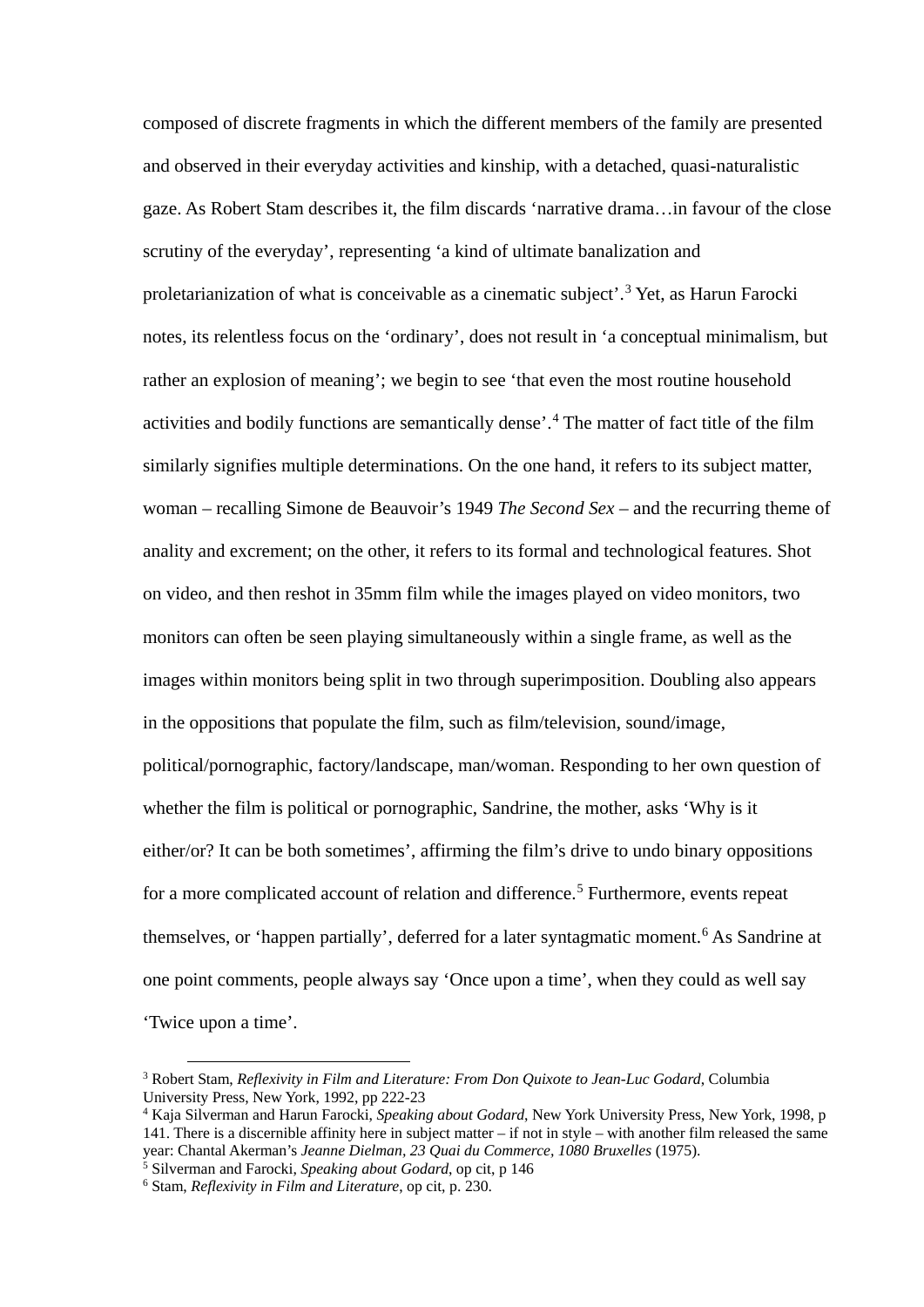Godard's remark that *Numéro deux* is an attempt 'to think the home in terms of the factory' introduces, for Michael Witt, a key notion in the film: that of 'seeing as' – to 'project a in terms of b' – which is the 'premise of all metaphor'.<sup>[7](#page-2-0)</sup> Metaphorical sense is produced through a violation of a terms ordinary usage, which allows a new meaning to emerge. By bringing 'two things together', as Anne Carson notes, we see their 'incongruence' and 'also a new congruence, meanwhile continuing to recognize the previous incongruence through the new congruence'.[8](#page-2-1) Metaphors, puns, and doubleentendres appear throughout *Numéro deux*, such as in the intertitles, which are continuously transformed letter-by-letter – this is what the subtitle of the film, *Essais Titres* (*Test Titles*), presumably refers to. The principle metaphor is that of the factory, which has a range of applications in the film, and is initially brought out in Godard's opening monologue in his editing studio. He comments that the room, with its machines which need money from a producer to be put to work, is a kind of factory, and that he occupies both the role of a boss and a worker. His body too is a factory, a notion which appears later in relation to Sandrine and Pierre, her husband. Like a factory worker, their bodies go on strike: constipation, in the case of Sandrine, and impotence, in the case of Pierre. The house, Sandrine's site of work, becomes a factory in which mechanical failures accumulate: the toilet gets blocked and the washing machine breaks down. Marriage, as Stam adds, is seen as a 'co-production' and making love, Sandrine tells Pierre, is often a job. 'Childbearing is *re*production' Stam continues, 'while films are made by mechanical – and television programmes, electronic – reproduction'. [9](#page-2-2)

In the same monologue Godard describes his interest in the operation of punning: a pun,

<span id="page-2-0"></span> <sup>7</sup> Michael Witt, *On Communication: The Work of Anne-Marie Miéville and Jean-Luc Godard as 'Sonimage' from 1973 to 1979*, dissertation, University of Bath, 1998, p 180

<span id="page-2-1"></span><sup>8</sup> Anne Carson, *Eros the Bittersweet: An Essay*, Princeton University Press, Princeton, NJ, 1986, p 73 <sup>9</sup> Stam, *Reflexivity in Film and Literature*, op cit, p. 223. For a reading of the prominence of machines

<span id="page-2-2"></span>and bodies in terms of Deleuze and Guattari's notion of 'desiring machines', taken from their 1972 book *Anti-Oedipus*, see Douglas Morrey, *Jean-Luc Godard*, Manchester University Press, Manchester, 2005.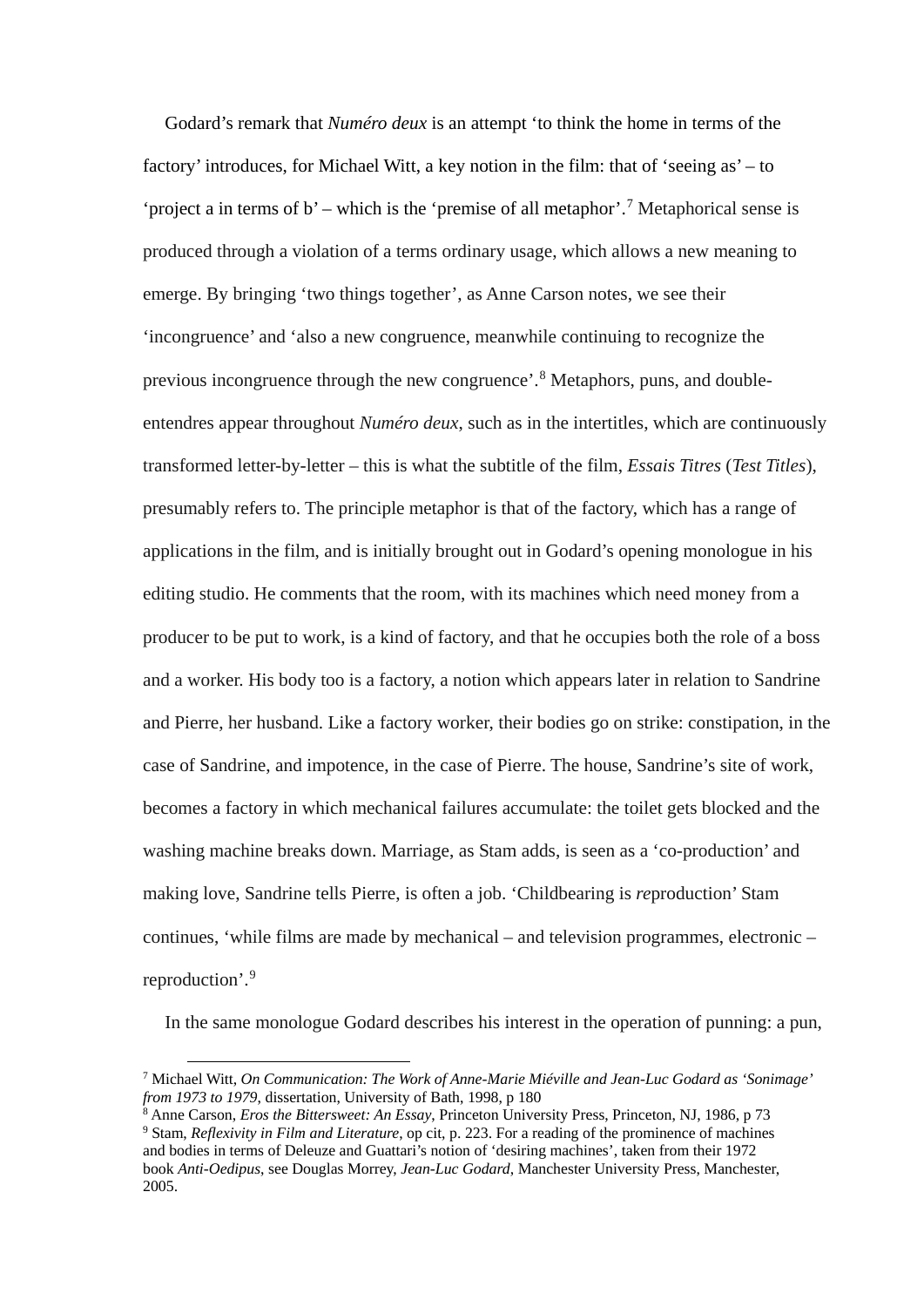he says, is 'a word that slides on a thing' and 'shows short-circuits' and 'interference'. Or as Carson defines it, in a pun you 'perceive homophony and at the same time see the semantic space that separates the two words. Sameness is projected onto difference in a kind of stereoscopy'.[10](#page-3-0) Metaphorical production is played out audio-visually in *Numéro deux*, as a method for projecting ways of *seeing* and *hearing* connections between spheres and spaces usually perceived as separate. As Witt argues, however, this projection is not one way, but 'bi-directional', setting the 'heterogeneous material with which it comes into contact', in tension with it and challenging the 'assumptions of each as premise'. [11](#page-3-1) This metaphorical mixing of modes, or what Paul de Man refers to as catachresis, consequently disrupts any epistemological notions of representation not disfigured by rhetorical tropes.<sup>[12](#page-3-2)</sup> This is particularly significant for problem of sexual difference in *Numéro deux*. As Constance Penley contends, 'conceptions of bodies and sexes are necessarily metaphorical, that is, always seen in terms of something else'.[13](#page-3-3) There is, she says, no 'non-metaphorical representation' of the sexual difference, or the body, which results not from 'biology', but ' 'the subjects positioning in language and culture'.<sup>[14](#page-3-4)</sup> Godard's monologue on the leitmotifs of work and production is followed by an intertitle: REPRODUCTION. We then cut to two video screens: on the right a football match, and on the left, a cramped household scene with grandparents, father and child. As David Sterrit puts it, reproduction 'has obviously taken place in this family – that is how families are made!'. [15](#page-3-5) Reproduction now establishes itself as one of the film's subjects.

<span id="page-3-0"></span> <sup>10</sup> Carson, *Eros the Bittersweet*, op cit, p 34

<span id="page-3-1"></span><sup>11</sup> Witt, *On Communication*, op cit, p 178

<span id="page-3-2"></span><sup>&</sup>lt;sup>12</sup> Paul de Man, 'The Epistemology of Metaphor', *Critical Inquiry*, vol 5, no 1, Autumn 1978, p 13, p 22

<span id="page-3-3"></span><sup>13</sup> Constance Penley, 'Les Enfants de la Patrie', *Camera Obscura*, 8-10, Fall 1982, p 50. In Butlerian terms, gender is the cultural interpretation of sex, which becomes naturalised and made to appear as if biological. See Judith Butler, *Gender Trouble: Feminism and the Subversion of Identity*, Routledge, London and New York, 1990.

<span id="page-3-4"></span> $14$  Ibid, p 50

<span id="page-3-5"></span><sup>15</sup> David Sterritt, *The Films of Jean-Luc Godard: Seeing the Invisible*, Cambridge University Press, Cambridge, 1999, pp 137-38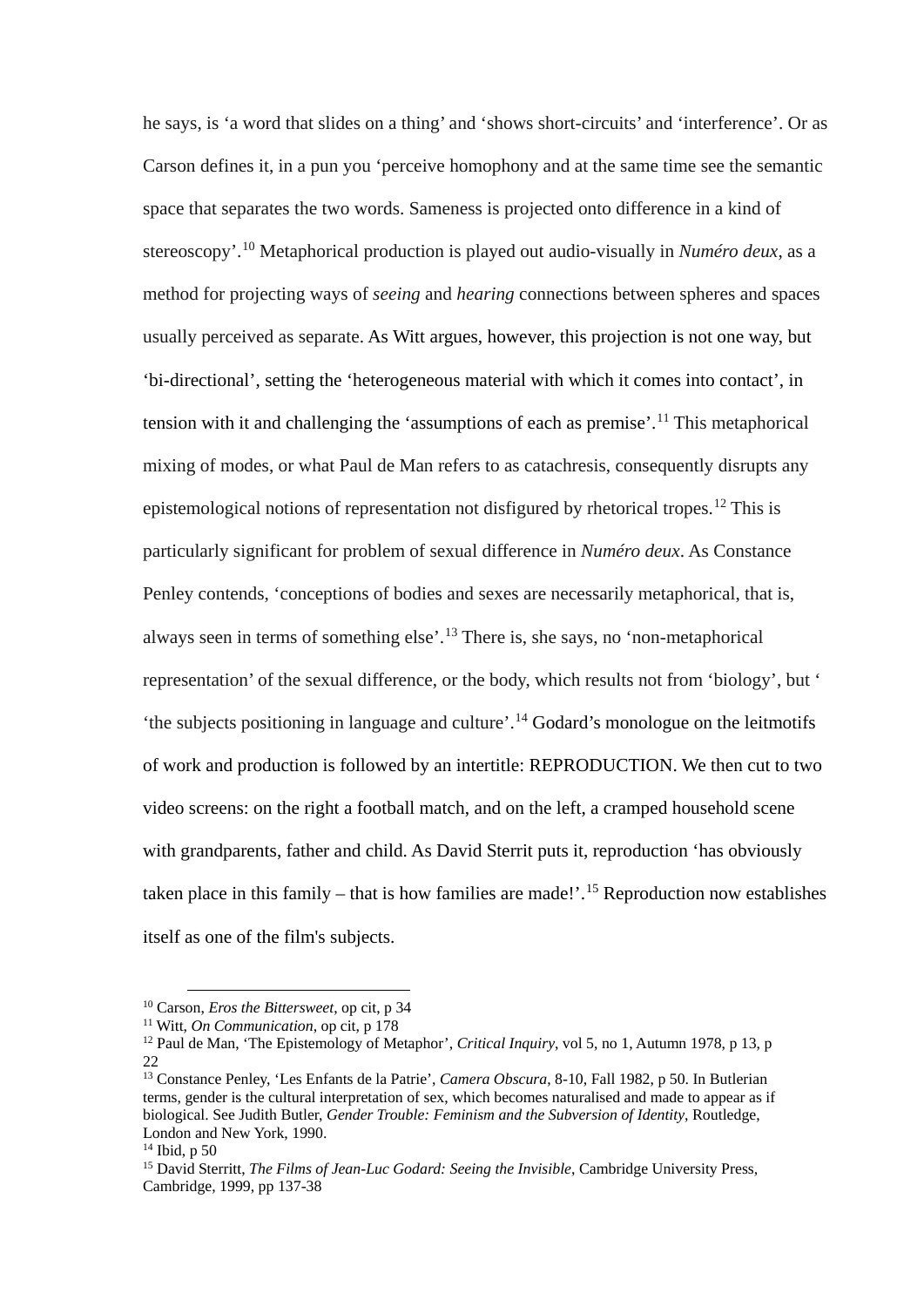## **Social Reproduction/**

For Laura Mulvey, *Numéro deux* is Godard's 'most thorough and self-conscious attempt to depict the problem of sexuality under capitalism', and marks 'a crucial shift in terms of Godard's presentation of sexuality' more generally, in that the problem of sexuality is no longer '*wholly* signified by a woman' – male sexuality is investigated not only as that which 'turns woman into an image of its desire', but is also posited as 'the repression of homosexuality'. [16](#page-4-0) As she argues, with the exception of Godard and Jean-Pierre Gorin's *Tout va bien* (*Everything is Fine*) (1972) – their last completed feature, working under the name of the Dziga Vertov Group – previous attempts to portray women often tended to confine their concerns to the sexual or marital, excluding them from the economic, except in terms of 'managing' consumption – for example, Godard's 1966 film *Deux ou trois choses que je sais d'elle* (*Two or Three Things I Know About Her*).[17](#page-4-1) In Godard and Gorin's *British Sounds* (1969), for instance, the space of the factory and the home remain discrete, with their own separate discourses to go with them: over images of a noisy car factory, the voice reads lines from *The Communist Manifesto* and in the silent interior of a suburban house, in which a naked woman moves from room to room, we hear lines from a feminist essay by Sheila Rowbotham.[18](#page-4-2) What is elided here, as Mulvey contends, is 'the evident fact that the contrast with labour in factory production would, in the home, be domestic labour, that of wife and mother as producer and reproducer of labour-power, with the all-too strident noises that accompany it'.<sup>[19](#page-4-3)</sup>

<span id="page-4-0"></span> <sup>16</sup> Laura Mulvey, 'Images of Woman, Images of Sexuality', in *Godard: Images, Sounds, Politics*, Colin MacCabe, ed, BFI, London, 1980, pp 95, 97-98

<span id="page-4-2"></span><span id="page-4-1"></span><sup>&</sup>lt;sup>18</sup> We could contrast this with a scene in *Numéro deux* in which the character of the grandmother performs housework in silence, while her voice-over reads passages from Germaine Greer's 1970 book *The Female Eunuch*. The silence here, however, is in marked contrast with the strident noises that populate the rest of the film, and serves as an emblem of her marginality, particularly in relation to the talkative grandfather, with his numerous stories.

<span id="page-4-3"></span><sup>19</sup> Mulvey, 'Images of Woman, Images of Sexuality', op cit, p 87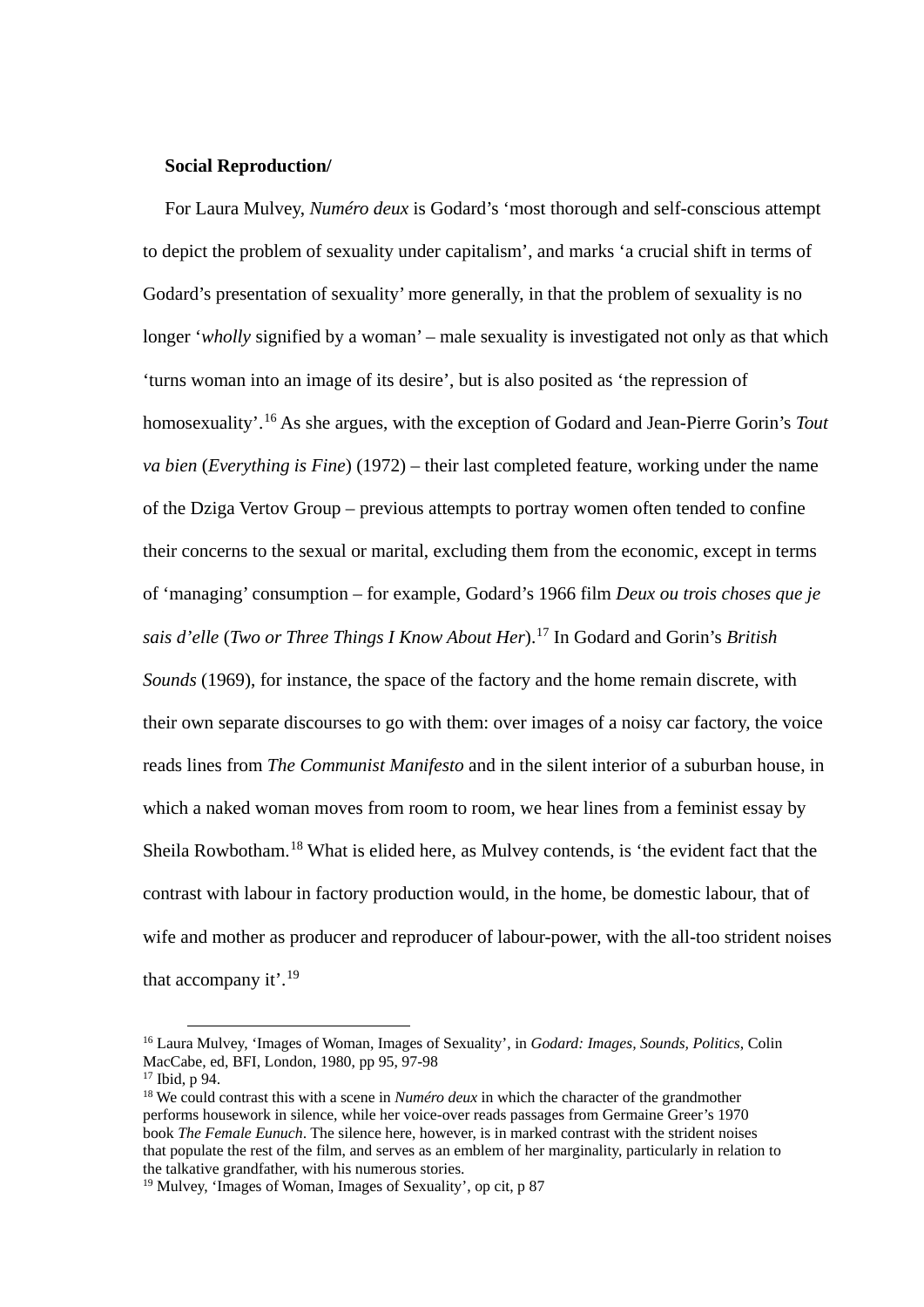It was notably with Marxist feminists in Italy in the 1970s, rather than within the Anglophone or French contexts, that social reproduction emerged as a key concept for grasping certain forms of gendered domination in their historical under capitalism.<sup>[20](#page-5-0)</sup> Whereas *Operaismo* [workerism] argued that more and more activities that were once considered extra-economic had become subsumed by what they termed the 'social factory', thinkers such as Leopoldina Fortunati, Mariarosa Della Costa and Silvia Federici revealed the central role of the home and the unpaid labour performed by women in producing and reproducing workers, or their labour-power.<sup>[21](#page-5-1)</sup> As Federici recounts,

> 'to us, it was immediately clear that the circuit of capitalist production, and the "social factory" it produced, began and was centred above all in the kitchen, the bedroom, the home – insofar as these were the centres for the production of labour-power'.<sup>[22](#page-5-2)</sup>

In the transition from feudalism to capitalism, as Federici demonstrates in *Caliban and the Witch*, 'a new patriarchal order was constructed', categorizing women as a type of natural commons, 'as their work was defined as a natural resource, laying outside the sphere of market relations'.<sup>[23](#page-5-3)</sup> This naturalisation of, what Silverman terms, 'the so-called "separate spheres" of man's and woman's labour', is exemplified in a scene in which Pierre explains to his daughter, Vanessa, why he finds it 'impossible' to help Sandrine with the washing. For her, he says, it's 'automatic'; 'It's the factory for her. For me, it's home'.<sup>[24](#page-5-4)</sup>

In a later scene, we see Pierre assisting Sandrine with the dishes, while she explains her reasons for leaving a briefly-held job, going on to enumerate her obligations as housewife

<span id="page-5-0"></span> <sup>20</sup> Endnotes, 'The Logic of Gender', *Endnotes*, 3, September, 2013, p. 57

<span id="page-5-1"></span><sup>&</sup>lt;sup>21</sup> The term 'social factory' came out of Italian Marxism in the early 1960s, particularly the work of Raniero Panzieri and Mario Tronti, in the journal *Quaderni Rossi*. In the early 1970s Mariarosa Dalla Costa and Selma James founded the International Wages for Housework Campaign – connected to the group *Lotta Femminista* – who developed a critique of *Operaismo* based on the *political* demand that women's work should be acknowledged through a wage.

<span id="page-5-2"></span><sup>22</sup> Federici, 'Introduction', *Revolution At Point Zero*, op cit, pp 7-8

<span id="page-5-3"></span><sup>23</sup> Federici, *Caliban and the Witch: Women, the Body and Primitive Accumulation*, Autonomedia, Brooklyn, 2004, p 97. The book develops on research began in the mid-1970s in collaboration with Fortunati and published in Italy in 1984 under the title *Il Grande Calibano*.

<span id="page-5-4"></span><sup>24</sup> Silverman and Farocki, *Speaking About Godard*, op cit, p. 162. Pierre's 'psychic intractability' is linked to male desire; 'not wanting to see her dirty panties', as he puts it.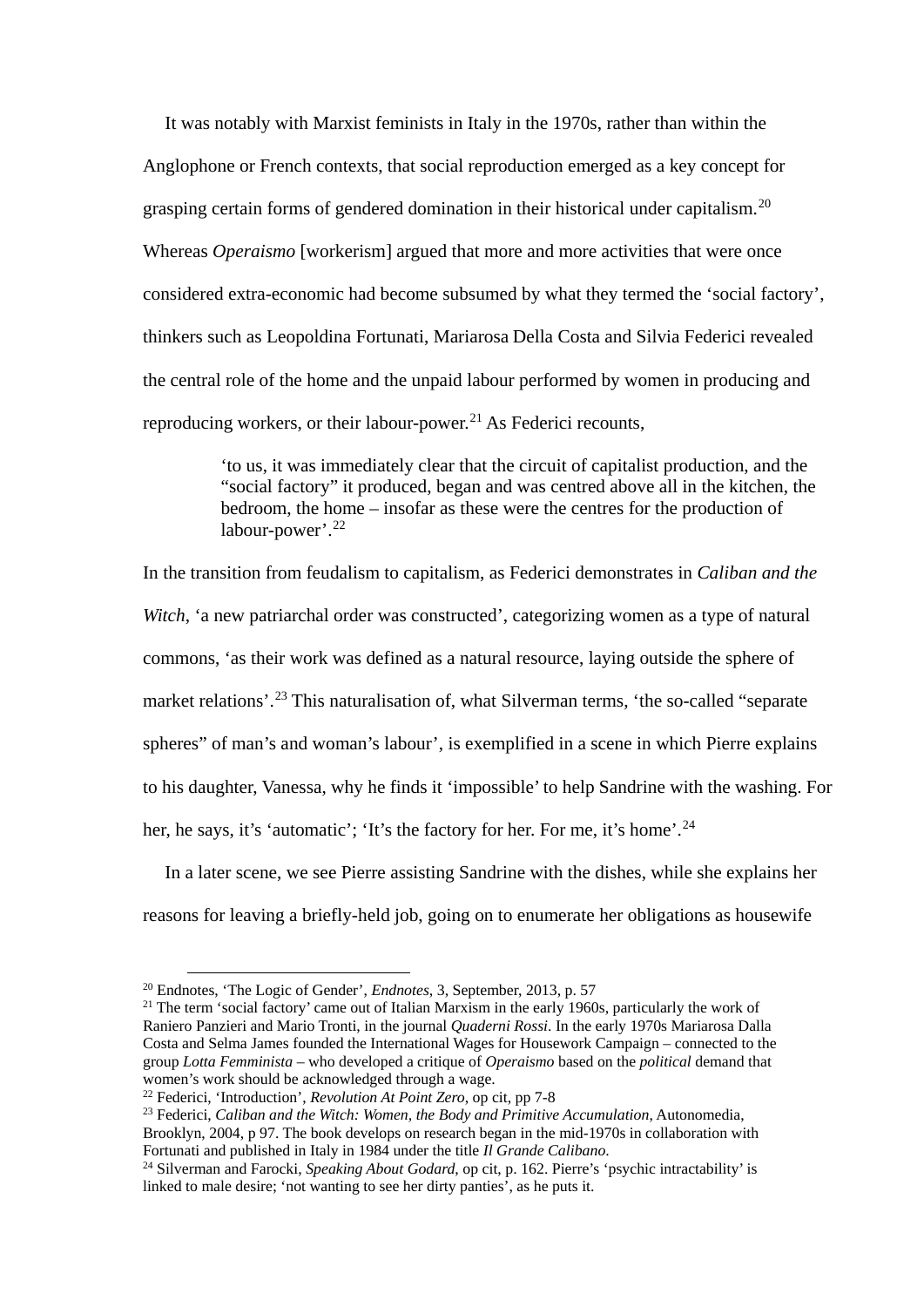and mother. 'There's too much…yet not enough', she concludes, recognising the social limits and constraints put upon her. We then cut to a shot containing two monitors: the left portrays the grandmother cleaning the floor and the right Sandrine performing fellatio – 'women's work' as Silverman notes. [25](#page-6-0) In a voice-over, Sandrine describes her labour in terms of producing at a loss, asking 'Who was profiting?', answering her own question with, 'not him…someone behind', and then 'something between us', which she names 'work'. Sandrine generates the metaphor for producing at a loss in order to understand her own peculiar form of production, housework (and sex work), in which her products are used rather than exchanged, and therefore not directly visible.[26](#page-6-1) In her 1981 *The Arcane of Reproduction*, Leopoldina Fortunati attempted to show how this elusive activity of 'indirectly waged reproductive work' constitutes a disavowed necessity for capitalist value production, which is nonetheless 'posited as "natural" production', *appearing*, as she says, 'as the creation of *non-value'* (emphasis in the original). [27](#page-6-2) Despite the 'seeming separation' of production and reproduction, or 'value/non-value', this appearance, for Fortunati, is based on their 'indissoluble connection', which is not simply ideological, but structural.<sup>[28](#page-6-3)</sup> That is, under capitalism (or the value form), we structurally and practically perform this separation between value/non-value, or productive and unproductive labour.<sup>[29](#page-6-4)</sup> While some Autonomist Marxist feminists argue that 'every activity which reproduces labour-power produces value', it is therefore more precise to say, as Endnotes do, that 'for labour-power

<span id="page-6-0"></span> $25$  Ibid, p 164

<span id="page-6-1"></span><sup>&</sup>lt;sup>26</sup> Ibid, p 164. As Dave Beech explains, insofar 'as workers appear as use values to capitalists, mothers can be said to produce use values'. Dave Beech, *Art and Value: Art's Economic Exceptionalism in Classical, Neoclassical and Marxist Economics*, Brill, Boston, 2015, pp 323-24.

<span id="page-6-2"></span><sup>27</sup> Leopoldina Fortunati, *The Arcane of Reproduction: Housework, Prostitution, Labour and Capital*, Hilary Creek, trans, Autonomedia, Brooklyn, New York, 1995, pp 69, 8. For an excellent exposition of the book, see Maya Gonzales, 'The Gendered Circuit: Reading *The Arcane of Reproduction*', *Viewpoint Magazine*, issue 3, 2013: https://viewpointmag.com/2013/09/28/the-gendered-circuitreading-the-arcane-of-reproduction/

<span id="page-6-4"></span><span id="page-6-3"></span> $28$  Ibid, p 8

<sup>&</sup>lt;sup>29</sup> As Beech argues, the 'deconstruction' of Marx's 'distinction between productive and unproductive labour cannot be achieved by claiming that certain practices are productive of something'. Marx's distinction 'refers exclusively to the production of profit'. Beech, *Art and Value*, op cit, p 324.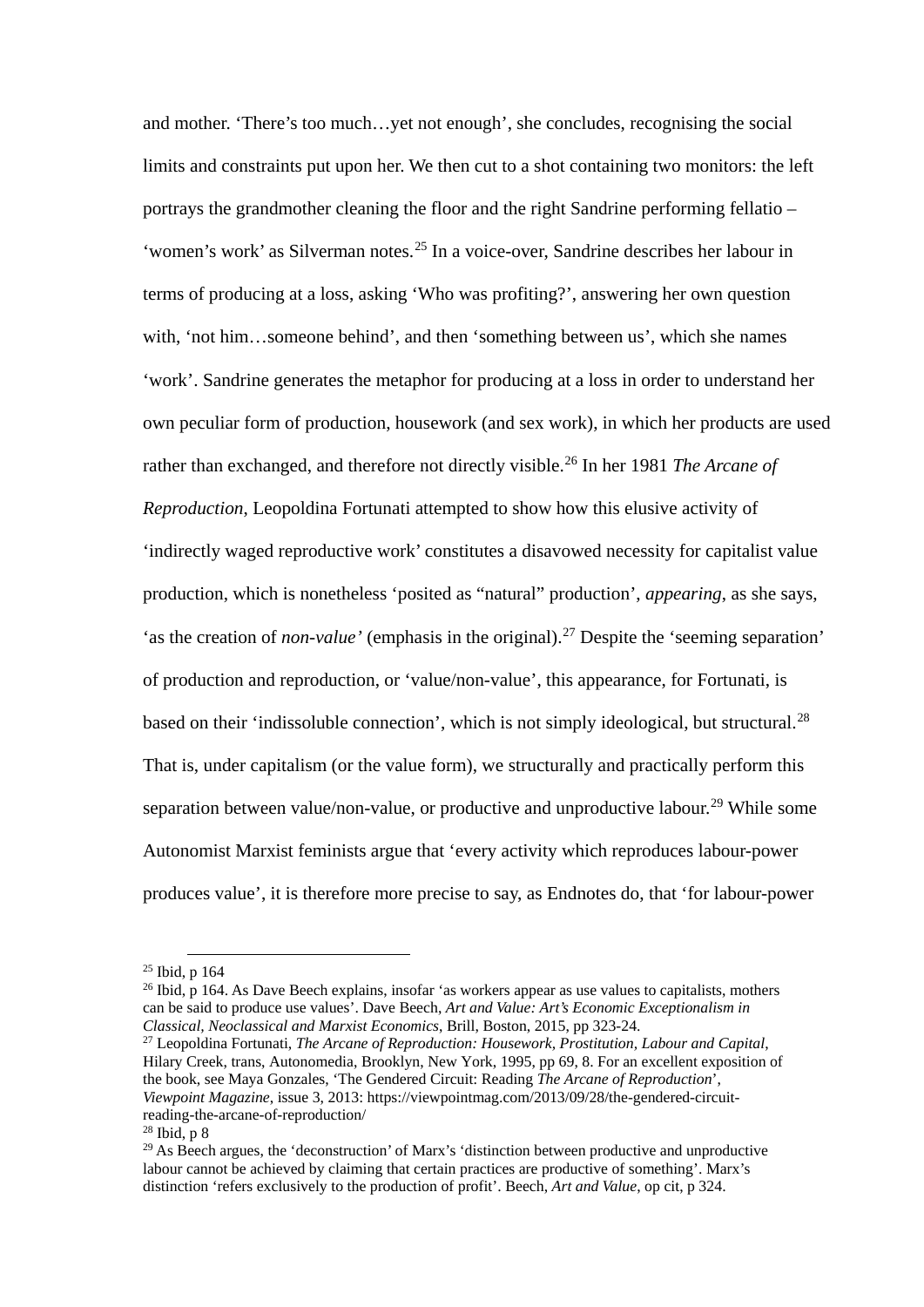to have a value, some of these activities have to be cut off or dissociated from the sphere of value production'.[30](#page-7-0) Or as Jason W. Moore puts it, we are 'captive to capitalism's either/or organization of reality': 'Value does not work unless most *work* is not valued'.[31](#page-7-1)

For Fortunati, 'the sexual division of labour' takes a spatial form in the place of the home, 'seen' as 'a "mode of production" in itself', 'a non-capitalist "island" existing in the heart of capital'.<sup>[32](#page-7-2)</sup> A more generic idea of nature as a place lying outside the social, transpires in a recurring formula in *Numéro deux*, initially spoken by the children near the beginning of the film. 'There was a landscape, and we put a factory in it', Nicholas, the boy states, to which Vanessa responds, 'There was a factory, and we put a landscape around it' – a variation of this statement occurs in relation to whether the children think their parents are a factory or a landscape. One way to make sense of Vanessa's enigmatic retort, is to read it together with Henri Lefebvre's *The Production of Space* (1974).<sup>[33](#page-7-3)</sup> For Lefebvre, space is not a neutral medium, which capital occupies through the site of the factory, for instance; space is what capital produces, reproduces, and transforms. Forms of production and patterns of consumption shape *social* space, as well organizing what appears as *non-social* – from the island of the home to the rural landscape.<sup>[34](#page-7-4)</sup> Pierre seems to convey this idea in an aphoristic remark: 'In fact, there isn't one factory and one landscape. The two are one'. As Doreen Massey notes, many readers are blind to a central argument that Lefebvre makes concerning 'space's gendering and its implicit but forceful sexuality'.[35](#page-7-5) Lefebvre defines spatial abstraction in capitalist modernity as a type of 'castration': 'Over abstract space reigns

<span id="page-7-0"></span> <sup>30</sup> Endnotes, 'The Logic of Gender', op cit, p 62

<span id="page-7-1"></span><sup>31</sup> Jason W. Moore, *Capitalism and the Web of Life: Ecology and the Accumulation of Capital*, Verso, London and New York, 2015, pp 2, 54.

<span id="page-7-2"></span><sup>32</sup> Fortunati, *The Arcane of Reproduction*, op cit, pp 13, 8. For the distinction between 'spheres' and 'space', see Endnotes, 'The Logic of Gender', op cit, p. 57.

<span id="page-7-3"></span><sup>33</sup> Henri Lefebvre, *The Production of Space*, Donald Nicholson-Smith, trans, Blackwell, Oxford, 1991

<span id="page-7-4"></span> $34$  For a Lefebvrian account of the way landscape photography is transformed by spatial abstraction. see John Roberts, *Photography and Its Violations*, Columbia University Press, New York, 2014, pp 120-45.

<span id="page-7-5"></span><sup>35</sup> Doreen Massey, *Space, Place, and Gender*, Polity, Cambridge, 1994, pp 183-84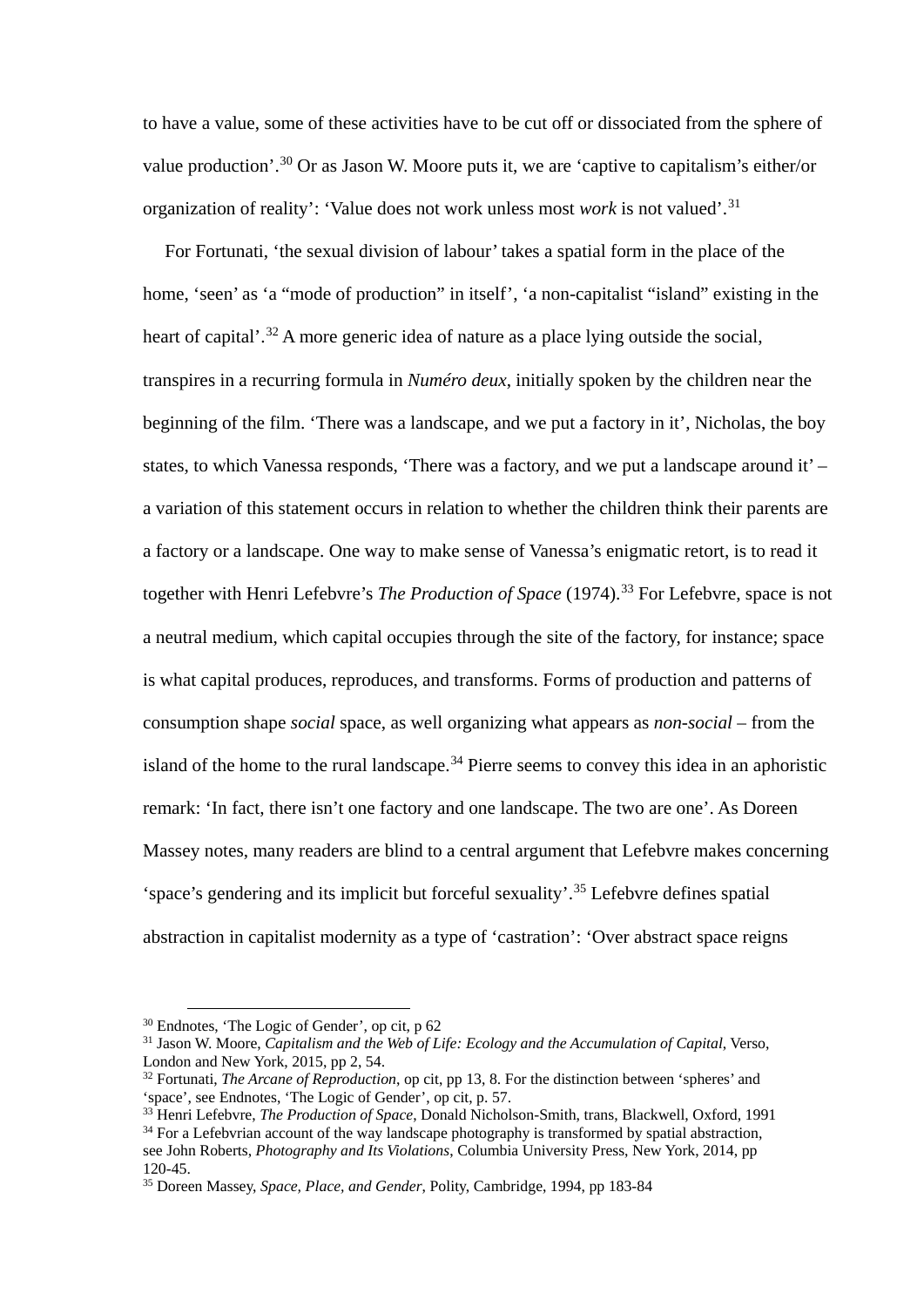phallic solitude and the self-destruction of desire'.[36](#page-8-0) The most evident aspects of this 'joint control of spatiality and identity', for Massey, is the distinction between public and private, particularly the '*spatial separation* of home and workplace'. [37](#page-8-1) The construction of 'home' as 'a woman's place' is, therefore, one example in which space is articulated through the 'mutual accommodation' of capitalism and patriarchy. [38](#page-8-2) Correspondingly, the 'limits of women's mobility' is framed, in *Numéro deux*, as a 'rigid division between inside and outside', with the camera echoing Sandrine's 'imprisonment', by 'never moving outside the confines of the flat' – the apartment is glimpsed only once from the exterior, at a distance, in a monitor near the beginning of the film, functioning as a countershot to a monitor with the children on the balcony.[39](#page-8-3) The division of interior/exterior as one of sexual difference is manifested in a repeated scene shot from the balcony of the apartment, in which successive shots of Pierre leaving for and returning from work are superimposed over an image of Sandrine lying asleep in bed.<sup>[40](#page-8-4)</sup> In Mulvey's interpretation, the 'bed evokes a space more intimate yet more confined, the cosiness of the home inside the prison block, but at the same time takes us back to essential associations between woman and sexuality'.<sup>[41](#page-8-5)</sup>

In an attempt to portray the complex entanglement of economic, social and spatial relations, *Numéro deux* constructs a series of *spatial* montage techniques – the aforementioned doubling of video monitors and the layering of images within the single screen. As Amie Siegel writes, the film '*enacts* the housing block' in which it is set, 'placing individual scenes as simultaneous architecture within the frame', with the shots or

<span id="page-8-0"></span> <sup>36</sup> Lefebvre, *The Production of Space*, op cit, p 309. Lefebvre, in the same passage, refers to this as a process of 'metaphorization', whereby 'the image of the woman supplants the woman herself'.

<span id="page-8-1"></span><sup>37</sup> Massey, *Space, Place and Gender*, op cit, p 179

<span id="page-8-2"></span><sup>38</sup> Ibid, p 180

<span id="page-8-3"></span><sup>&</sup>lt;sup>39</sup> Mulvey, 'Images of Woman, Images of Sexuality', op cit, p 96. The apartment and consumer goods it contains, as Mulvey notes, recalls the post war development of capitalism documented in previous films by Godard, which there 'stood for *embougeoisement*', but now stands for 'the basic subsistence of working-class life'. Ibid, p 95

<span id="page-8-4"></span><sup>&</sup>lt;sup>40</sup> In another scene, we also see Sandrine returning from a failed job search and encountering a woman campaigner whom she declines to engage with.

<span id="page-8-5"></span><sup>41</sup> Mulvey, 'Images of Woman, Images of Sexuality', op cit, pp 95-96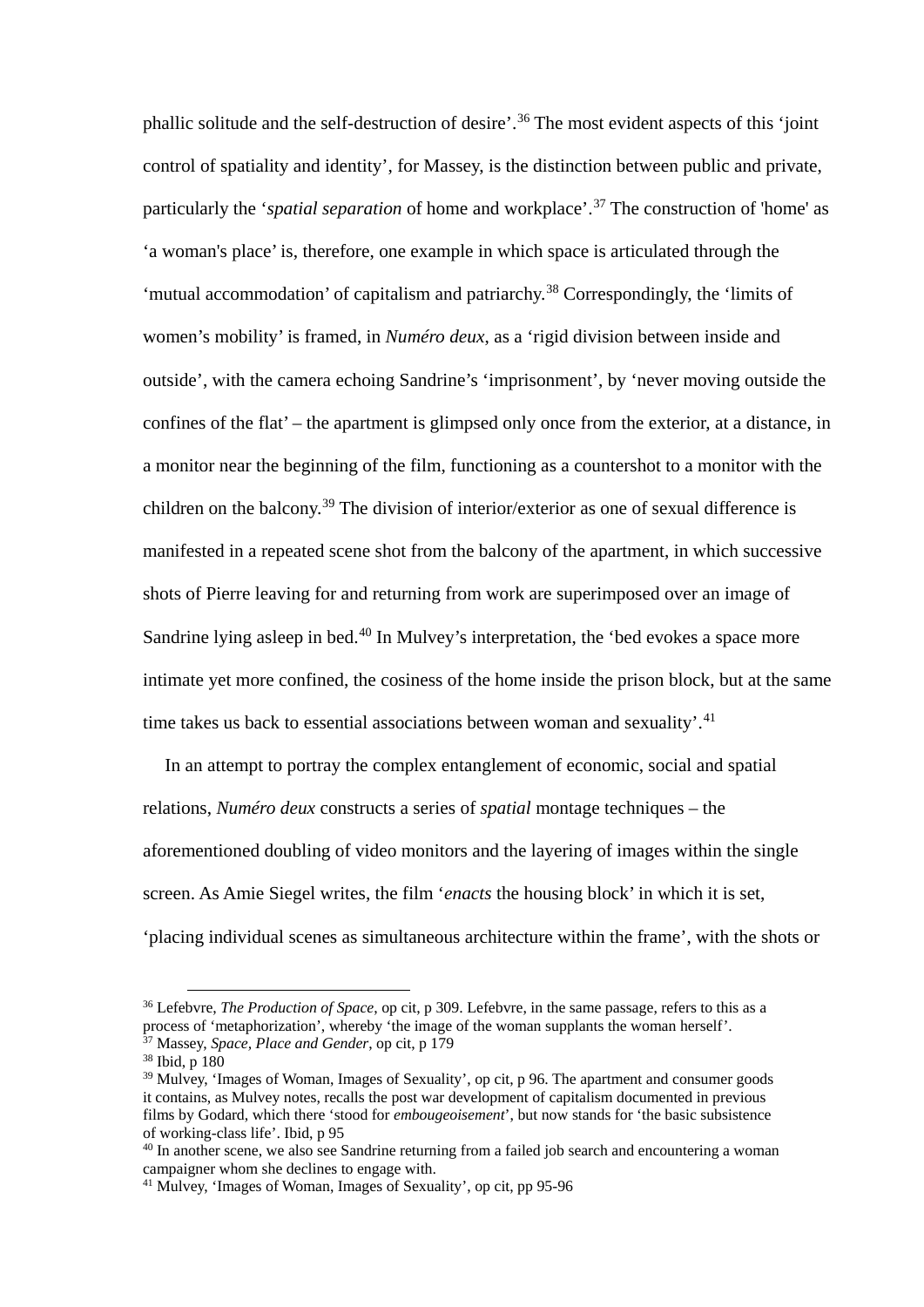tableaux mirroring the 'communal and isolated, connected and distant' relations of the building, as well as the 'apart and together' experience of 'familial proximity'.<sup>[42](#page-9-0)</sup> Farocki characterises the use of this doubling as 'soft montage', since 'what is at issue is a general relatedness, rather than a strict opposition or equation'. The film, he argues, 'does not predetermine how the two images are to be connected; we must build up the associations ourselves in an ongoing way as the film unfolds'.<sup>[43](#page-9-1)</sup> To borrow Yvonne Rainer's phrase, the film proceeds by a logic of 'accretion'.<sup>[44](#page-9-2)</sup> By accreting a series of audio-visual fragments, Godard and Miéville compel us to consider what Lefebvre termed the 'ambiguous continuity' between spheres and spaces that appear as separate, as well as the divergence that is revealed in such moments of connection. [45](#page-9-3) Moreover, as Fortunati, Massey and others remind us, the film indicates how these spheres are articulated with and articulations of gender. For Mulvey, a central question raised by *Numéro deux* is the possibility of representing or narrating the dynamic processes and abstract relations that over-determine our everyday lives. [46](#page-9-4) The fact that the factory is never *seen* in the film, and that the monitors are mostly framed by a disproportionately large void of empty black space, suggests what Louis Althusser in a 1966 essay terms 'the *determinate absence* which governs' and '*informs*' our 'concrete', lived relations.<sup>[47](#page-9-5)</sup> This absence is not simply 'off-screen' – the factory from which Pierre returns every evening – but the impersonal and intangible

<span id="page-9-0"></span> <sup>42</sup> Amie Siegel, 'Factories and the Factory', in *A Companion to Jean-Luc Godard*, Tom Conley and T Jefferson Kline, ed, John Wiley and Sons Inc, Malden, MA, 2014, p 355

<span id="page-9-1"></span><sup>43</sup> Silverman and Farocki, *Speaking about Godard*, op cit, p 142. In his 2002 essay 'Cross Influence/Soft Montage', Farocki described his point of departure for *Interface* (1995), his first installation using doubleprojection, as deriving from *Numéro deux*. See *Harun Farocki: Against What? Against Whom?*, Antje Ehmann and Kodwo Eshun, ed, Koenig books, London, 2009, p 72.

<span id="page-9-2"></span><sup>44</sup> This phrase is borrowed from an intertitle appearing in her 1974 film, *Film About a Woman Who…*, which reads 'An emotional accretion in 48 steps'. For the script, see *The Films of Yvonne Rainer*, Indiana University Press, Bloomington, 1989, p 82.

<span id="page-9-3"></span><sup>45</sup> Lefebvre, *The Production of Space*, op cit, p 87

<span id="page-9-4"></span><sup>46</sup> Mulvey, 'Images of Woman, Images of Sexuality', op cit, p 100

<span id="page-9-5"></span><sup>47</sup> Louis Althusser, 'Cremonini, Painter of the Abstract', *Lenin and Philosophy and Other Essays*, Ben Brewster, trans, Monthly Review Press, New York and London, 1971, p 237. For an account of the influence of Althusser on Godard and Miéville see Witt, *On Communication*, op cit, pp 21-29.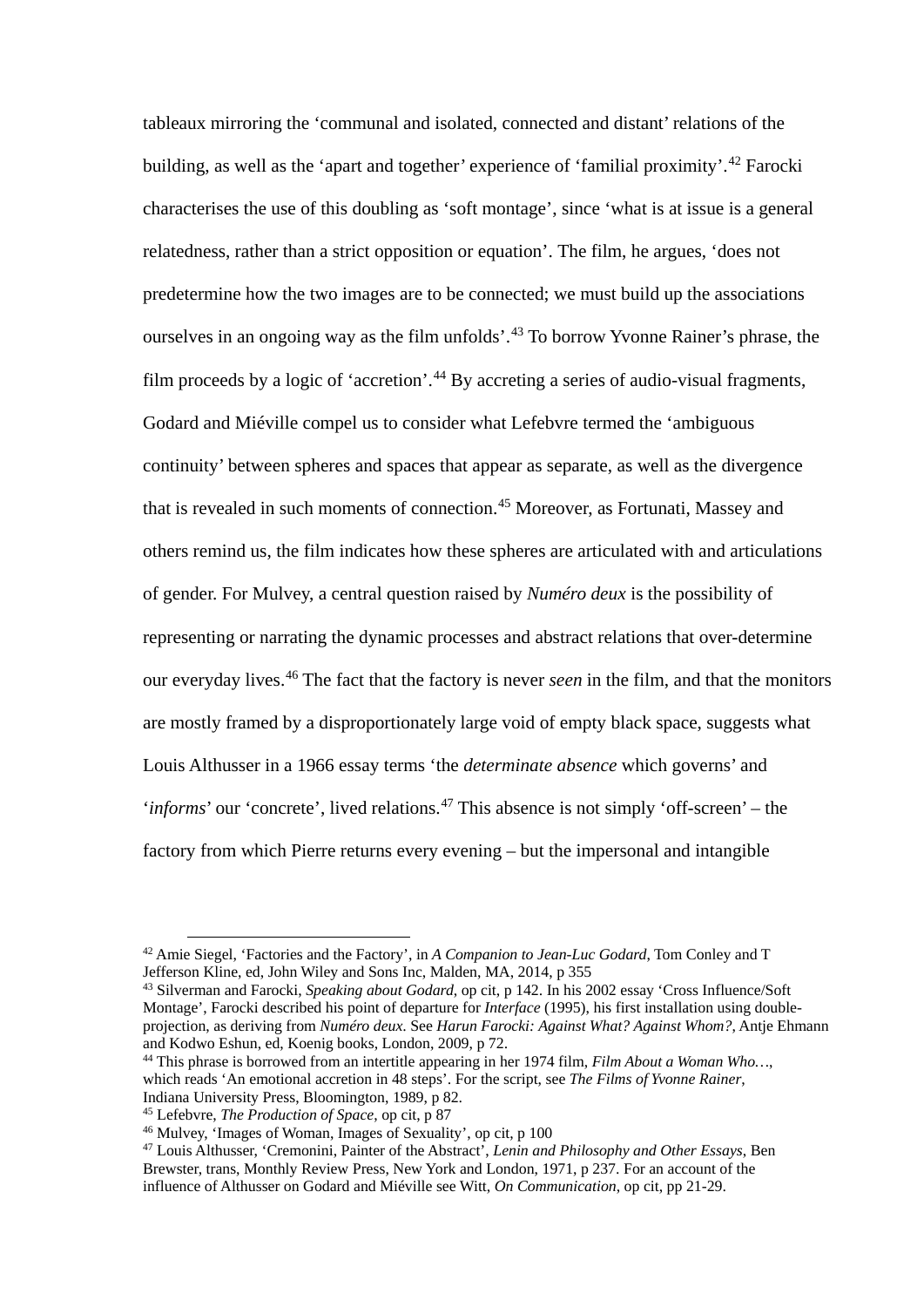relations of what Sandrine refers to as 'the State', and then, 'the social system'. [48](#page-10-0) As Althusser argues, the system '*as a structure*', 'can never be depicted by its presence, *in person*, positively, in relief'; we can merely 'paint' the 'visible connexions' of its 'traces and effects'. [49](#page-10-1) Music in the film becomes another alternative to the failure of vision, for experiencing, or hearing, what both the Grandfather and Sandrine term, 'to see the unbelievable', which Sandrine defines as 'what you don't see'.<sup>[50](#page-10-2)</sup> The question then, is not merely 'how those relations are caught in the image', as Mulvey asks, but how they emerge in the connections *between* images, as well as text, sound, music, and voice-over. [51](#page-10-3) It is the sphere of postproduction, and the place of the editing room in particular, where such connections occur, and to which we now turn.

### **Postproduction**

*Numéro deux* is the first work to be realised by Godard and Miéville with their production company Sonimage (discussed below). Made a year after *Ici et ailleurs* (*Here and Elsewhere*) (1976) was completed, but a year before it was released, what unites these and subsequent projects by the two filmmakers is an experimental use of video technology and 'the dual emphasis on subjectivity and production'.[52](#page-10-4) Although Godard had experimented with video prior to his collaboration with Miéville, *Ici et ailleurs* marks a significant step in their sustained exploration of the medium.<sup>[53](#page-10-5)</sup> Video, as Witt observes,

<span id="page-10-1"></span><span id="page-10-0"></span> <sup>48</sup> For an extensive theoretical exploration of the (im)possibilities of 'representing' capital in contemporary art and popular culture, see Alberto Toscano and Jeff Kinkle, *Cartographies of the Absolute*, Zero Books, 2015. <sup>49</sup> Althusser, 'Cremonini, Painter of the Abstract', op cit, p 237. State functionaries, like all individuals, for Althusser, on a significantly simplified reading, are merely the '*Träger*', 'supports', or 'bearers', of the system. See Louis Althusser and Étienne Balibar, *Reading Capital*, Ben Brewster, trans, Verso, London, 1970.

<span id="page-10-2"></span><sup>&</sup>lt;sup>50</sup> Music is mostly used to intimate the psychic interior space and feelings of individual family members, which is sometimes faded in and out in, an often discordant, non-diegetic manner, or is heard through Pierre's circulating pair of headphones which family members secretly borrow. <sup>51</sup> Mulvey, 'Images of Woman, Images of Sexuality', op cit, p 101

<span id="page-10-4"></span><span id="page-10-3"></span><sup>52</sup> Colin MacCabe, 'Godard since '68', in *Godard: Image, Sounds, Politics*, op cit, p 23

<span id="page-10-5"></span><sup>53</sup> Michael Witt, *Jean-Luc Godard, Cinema Historian*, Indiana University Press, Bloomington, 2013, p 45. This exploration, as the book details, can be seen as a series of experimental investigations leading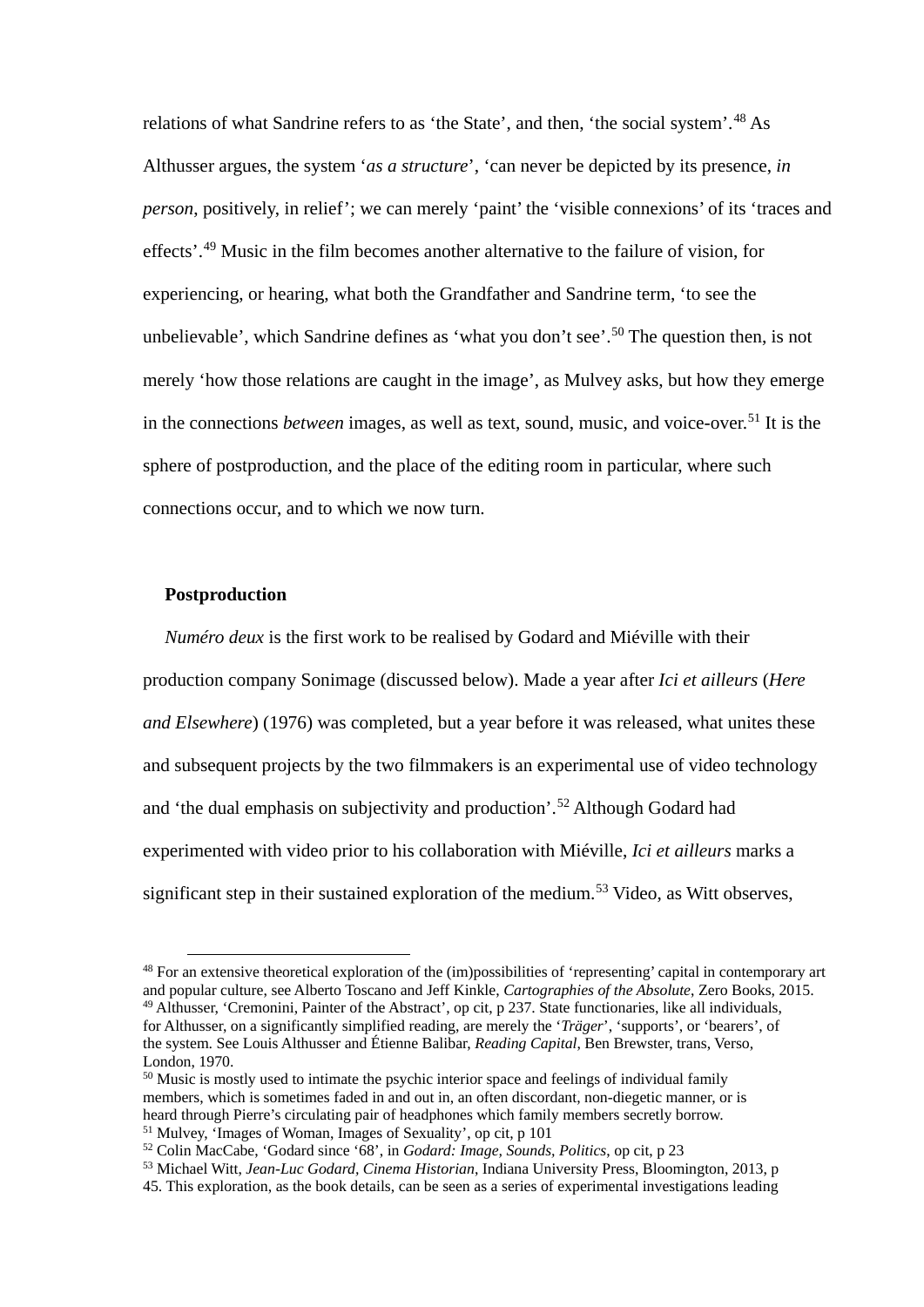offered a technical means for 'conducting comparative visual research', since it allowed the 'fluid, quasi-musical passage to and fro between different moments', 'that is more difficult and time consuming to achieve in 35mm'.[54](#page-11-0) The idea of doubling the image in *Numéro deux*, Farocki infers, must have came to Godard and Miéville from working with video editing technology, which 'is usually done while sitting in front of two monitors', so that the editor 'becomes accustomed to thinking of two images at the same time, rather than sequentially'.[55](#page-11-1) As both Witt and Farocki highlight, video gave Godard and Miéville the possibility to *formally* actualize the metaphoric processes articulated in *Numéro deux*, in the guise of a comparative audio-visual thinking, or what Witt refers to as 'videographic thinking'.[56](#page-11-2) Video is not employed mechanically 'as a tool for processing and connecting images and sounds', but is rather treated as an instrument of thought, 'presenting the process and effects of the comparison' for further reflection.<sup>[57](#page-11-3)</sup>

Commenting on *Ici et ailluers*, Gilles Deleuze identifies the primary place of the 'interstice' in the associational logic of the film, with the emphasis on 'difference' providing a space for 'resemblance to be graded'.[58](#page-11-4) Quoting the film, Deleuze states that it ceases to be 'an uninterrupted chain of images each one the slave of the next', and instead becomes 'the method of BETWEEN' – between 'two actions…two affections…two visual images…two sound images'. This mode of linkage is construed by Deleuze as 'the method of AND', 'this and then that'. Indeed, this primacy of the 'and' (*et*) appears in *Ici et ailleurs* in the form of image, figured, for instance, as expanding electronic text on a screen, or a sculptural model lit from different angels. Deleuze latches on to the grammatical form of the

up to Godard's cinema history series *Histoire(s) du cinéma* (1988-1998).

<span id="page-11-0"></span> $54$  Ibid, p 54

<span id="page-11-1"></span><sup>55</sup> Silverman and Farocki, *Speaking about Godard*, op cit, p 142

<span id="page-11-2"></span><sup>56</sup> Witt, *Jean-Luc Godard, Cinema Historian*, op cit, p 52

<span id="page-11-3"></span> $57$  Ibid, pp, 52-53. As Witt adds, a 'simple technique' used as 'a tool for visual thinking' was 'videographic superimposition', which allowed for 'the creation of composite images through montage *within* the frame'. This technique is especially present in Godard and Miéville's film *Comment ça va* (How is it going?) (1978). Ibid, p 53.

<span id="page-11-4"></span><sup>58</sup> Gilles Deleuze, *Cinema 2: The Time Image*, Hugh Tomlinson and Robert Galeta, trans, Athlone, London, 1989, p 180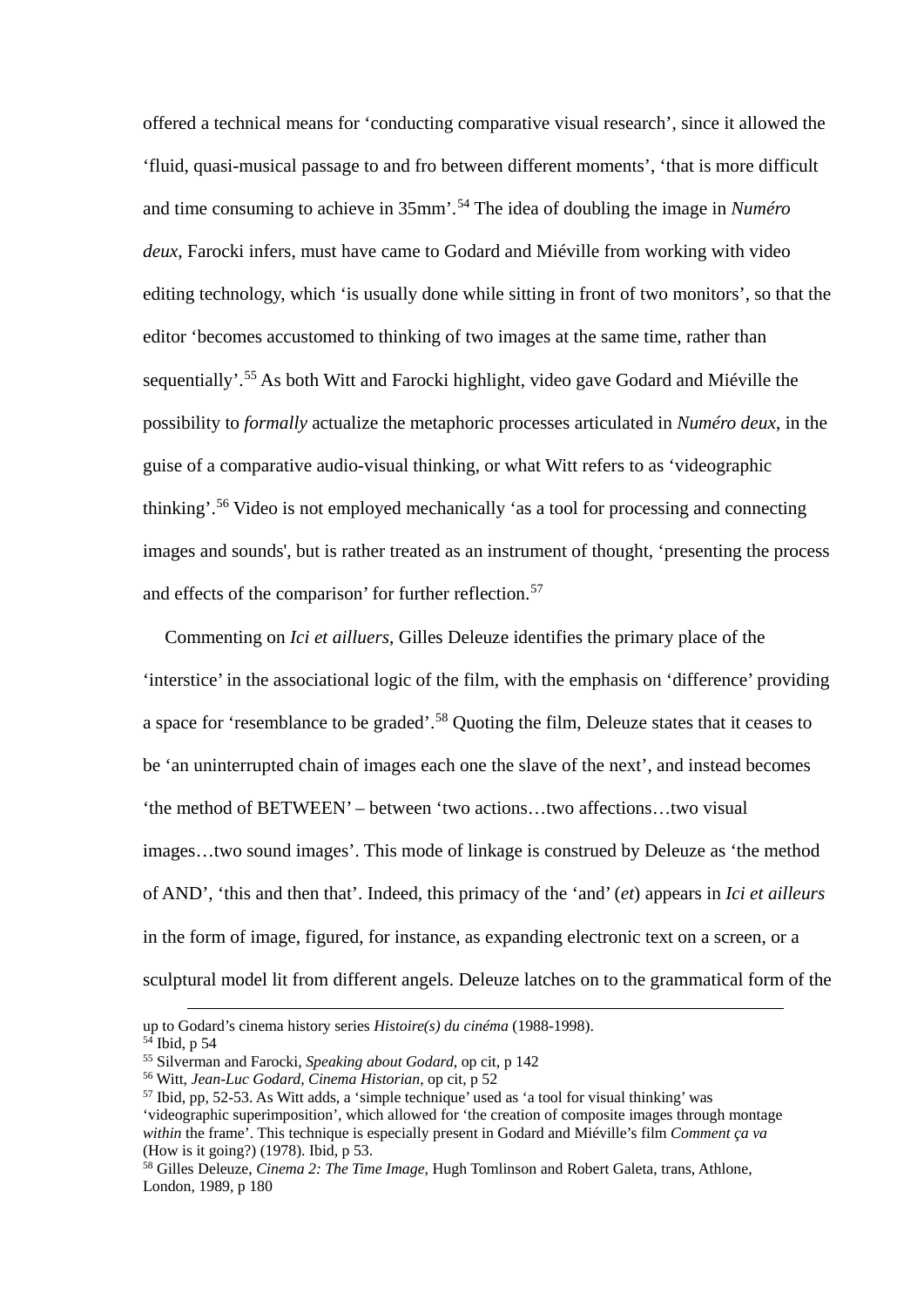conjunction AND, in order to emphasize the disjunctive aspect that is retained in the film's method of joining, or synthesis. [59](#page-12-0) Jacques Ranciere, in discussing Godard's *Histoire(s) du cinéma*, which is nonetheless applicable, refers to this 'sentence-image' grammar, as the method of parataxis.<sup>[60](#page-12-1)</sup> As a poetic form, parataxis describes a fragmentary mode of transition, which undermines subordination to hypotactic logic: conjunctions such as 'therefore'.[61](#page-12-2) Akin to Farocki's notion of 'soft montage', parataxis gives an integrity or selfsufficiency to compositional elements, while leaving their connection open for the reader or viewer. The conjunction in the film's title refers to the 'here' of France, which is put in relation to the 'elsewhere' of the of Palestine. The film developed out of an uncompleted film project by the Dziga Vertov Group, entitled *Jusqu'à la victoire* (*Until Victory*), which documented, in a propagandistic and triumphant manner, the future return of the Palestinians to their homeland. Four years later, *Ici et ailleurs* reworks the ten hours of rushes shot in Lebanon, Syria and Jordan, scrutinizing and deconstructing the footage and the film's ambitions. Working with video technology in postproduction, Godard and Miéville carefully endeavor to recover the *voices* captured in the images that had been drowned in the impulsive superimposition of the filmmakers (this is figured especially in the technique of video superimposition in the film). Miéville recounts that she and Godard spent every day for a year and a half organizing and editing the material.<sup>[62](#page-12-3)</sup> Images of the elsewhere of Palestine are set in tension with here of France, via the domestic family setting in which the television set becomes key for how individuals receive and consume such

<span id="page-12-0"></span> <sup>59</sup> This is what, elsewhere, Deleuze terms <sup>a</sup> 'disjunctive synthesis'. See Gilles Deleuze, *The Logic of Sense*, Mark Lester and Charles Stivale, trans, Athlone, London, 1990.

<span id="page-12-1"></span><sup>60</sup> Jacques Rancière, *The Future of the Image*, Gregory Elliot, trans, Verso, London and New York, 2007, pp 43-51

<span id="page-12-2"></span><sup>61</sup> For a philosophical account of parataxis, see Theodor W. Adorno, 'Parataxis', in *Notes to Literature*, vol 2, Shierry Weber Nicholsen, trans, Columbia University Press, New York, 1992, pp 109-49.

<span id="page-12-3"></span><sup>62</sup> Witt, 'On and Under Communication', in *A Companion to Jean-Luc Godard* op cit, p 320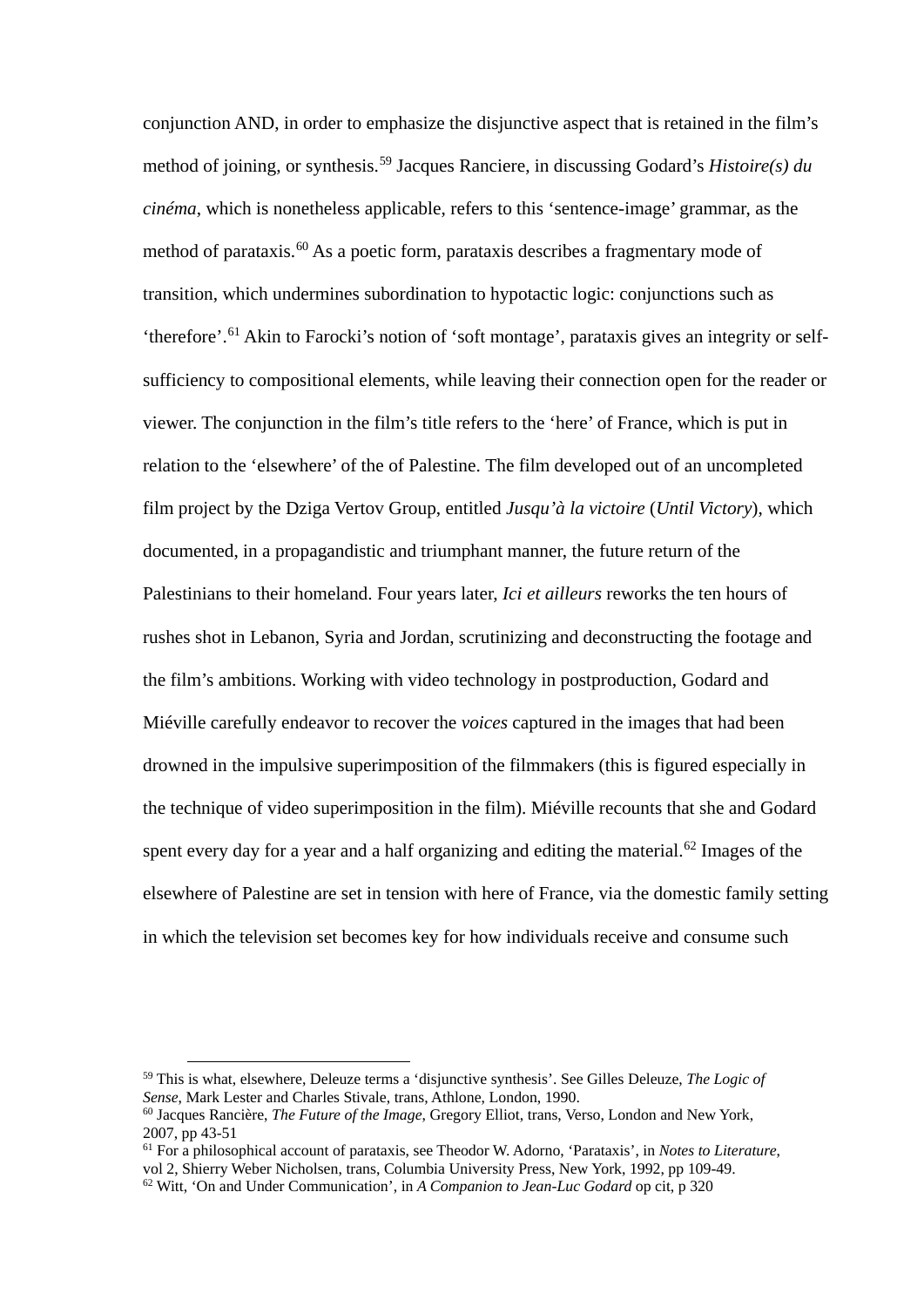images. Postproduction in *Ici et allieurs*, as in their subsequent works, thus becomes a central space for self-interrogating and reflecting on their production methods. [63](#page-13-0)

In his opening monologue in *Numéro deux*, Godard implicitly puts into dialogue the home and the editing studio, two spaces typically seen as separate from production proper, by thinking both in terms of the factory. Although not explicitly stated, we could argue that the separation of the reproductive labour of the home from that of the factory, is approximated in the conception of editing as a minor and structurally distinct role in *film* production. Indeed, as the history of editing attests, postproduction has not only been conceived as something temporally secondary to production, but as something secondclass. [64](#page-13-1) Historically, as Timothy Barnard notes, editors were conceived as 'lowly cutters', and their work, therefore, has seen 'near invisibility in film history'.<sup>[65](#page-13-2)</sup> Moreover, as Barnard writes, this work was often performed by women, since 'cutting was one of the few jobs in the classical film industry deemed menial and insignificant enough to be entrusted to a woman', whose main role was 'to parcel out the images in accordance with the shooting script'.<sup>[66](#page-13-3)</sup> Even in the Soviet film industry of the 1920s, where editing was perceived not only as hack-work, but also as an art, we can see the gendering of this practice, as well as the privileging of production, most famously embodied in the title of Dziga Vertov's *Man with a Movie Camera* (1929).<sup>[67](#page-13-4)</sup> As Barnard quips, 'Vertov's masterpiece was not called

<span id="page-13-0"></span> <sup>63</sup> In an early article from 1956, entitled 'Montage, my fine care', Godard argues that invention and 'improvisation takes place in front of the moviola just as much as it does on the set'. In *Godard on Godard*, Jean Narboni and Tom Milne, ed, Da Capo Press, New York and London, 1972, p 40. For an excellent account of editing in Godard, and its connection to thought, see Volker Patenburg, *Farocki/Godard: Film As Theory*, Michael Turnbull, trans, Amsterdam University Press, Amsterdam, 2015.

<span id="page-13-1"></span><sup>&</sup>lt;sup>64</sup> For a similar argument, although primarily focusing on digital postproduction, and connecting it to debates around immaterial labour, see Hito Steyerl 'Cut! Reproduction and Recombination', in *The Wretched of the Screen*, e-flux journal and Sternberg Press, pp 176-90.

<span id="page-13-2"></span><sup>65</sup> Timothy Barnard, *Découpage*, Caboose, Montreal, 2014, pp 15-16. Barnard argues that 'the term editor only really took hold amongst cutters with the founding of the Society of Motion Picture Editors in 1937, when they adopted it in the hope of parlaying the lofty term into higher pay'.

<span id="page-13-3"></span><sup>&</sup>lt;sup>66</sup> Ibid, p 15. Famous women film editors working in Hollywood in the early days of cinema include Anne Bauchens, Margaret Booth, Dorothy Spencer, and Barbara MacLean.

<span id="page-13-4"></span><sup>67</sup> As the credits of *Man with a Movie Camera* express, the factory-like hierarchy goes: 'Authorsupervisor experimenter: Dziga Vertov', 'Chief Operator Mikhail Kaufman', 'Assistant Editor: E.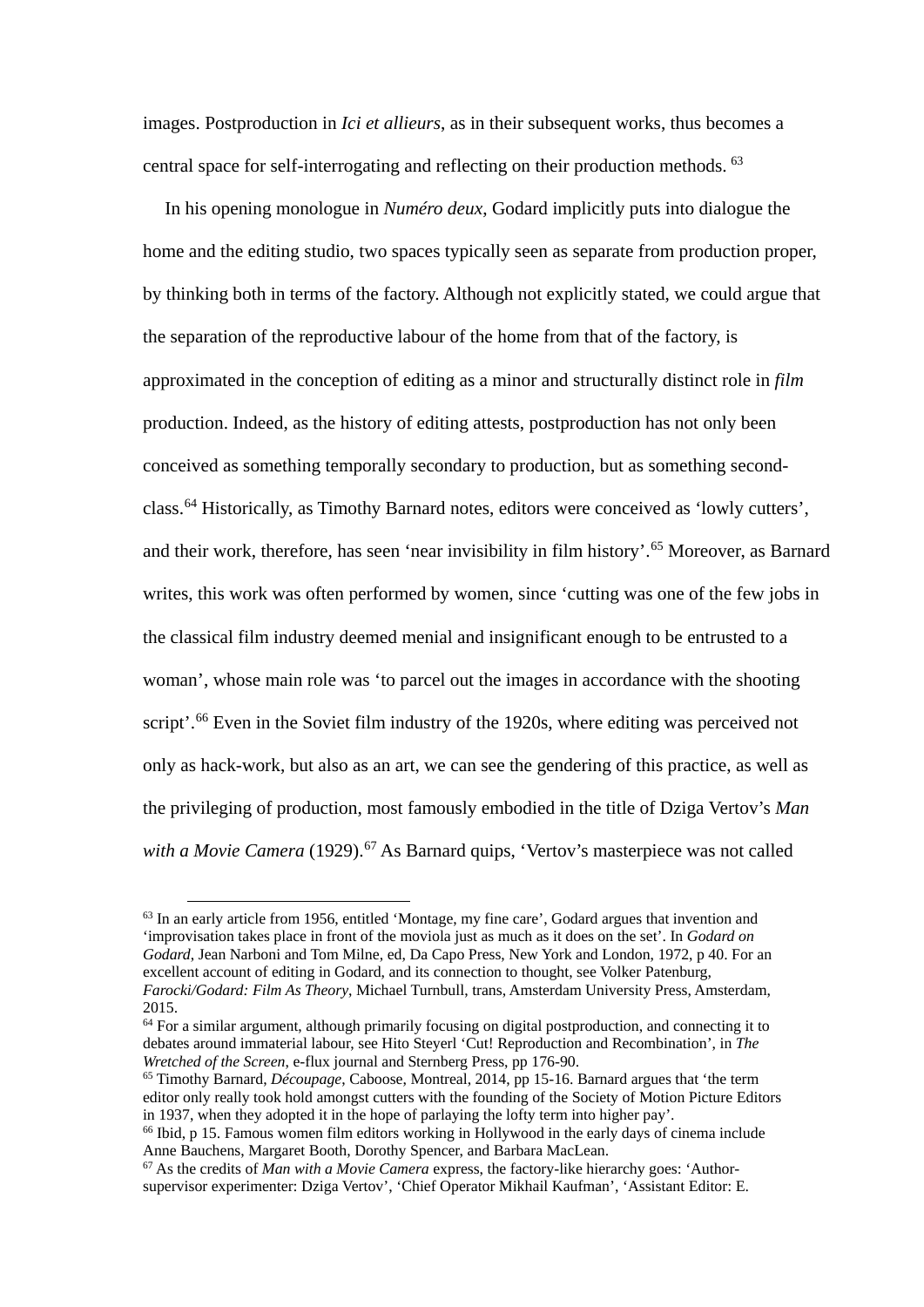"Man with a Moviola", after all'.<sup>[68](#page-14-0)</sup> That the person who was sitting at the editing table was a woman, Vertov's partner and collaborator Yelizaveta Svilova, is telling. Another pioneer of Soviet film editing, and the inventor, as Jay Leyda argues, of what came to be known as the 'compilation film', was that of Esfir Shub. [69](#page-14-1) Shub's mastering of montage came out of her experience working at the state film production body Goskino (later Sovkino), where she worked as an editor, in charge of titling and re-editing imported foreign films for domestic distribution, rendering these films 'suitable' for Soviet audiences. In her first film, *The Fall of the Romanov Dynasty* (1927), Shub uses preexisting film footage, such as newsreels of official parades and Romanov home-movies, to critically reflect on historical events leading up to the Russian revolution. Shub's commitment to intentionally minimizing her authorial presence, in which evaluation and interpretation is articulated through a more subtle building up of the whole, comes across in the only credit in the film and film's poster: 'Work by E.I. Shub'.[70](#page-14-2) As Martin Stollerey contends, 'it is historically significant that it was a woman who pioneered' a genre 'based upon a repudiation of established notions of authorship'. [71](#page-14-3)

In the 1960s and '70s political filmmakers and critics drew on Walter Benjamin's Brechtian notion of 'The Author as Producer', in order to align their art 'with work rather than inspiration or creation', relegating 'the artist to the status of a labourer', and allowing 'for a more collective...notion of the conditions under which an artwork comes to be'. [72](#page-14-4)

Svilova'. For an account of work and art of editing and re-editing in Soviet film culture in 1920s see Yuri Tsivian, 'The Wise and Wicked Game: Re-editing and Soviet Film Culture of the 1920s', *Film History*, vol 8, no 3, 1996, pp 327-43.

<span id="page-14-0"></span><sup>68</sup> Barnard, *Découpage*, op cit, p 16

<span id="page-14-1"></span><sup>69</sup> See Jay Leyda, *Films Beget Films*, Hill and Wang, New York, 1971; Esther Leslie, 'Art,

Documentary and the Essay Film', *Radical Philosophy* 192, July/Aug 2015, pp 7-14.

<span id="page-14-2"></span><sup>70</sup> Leyda, *Films Beget Films*, op cit, p. 25.

<span id="page-14-3"></span><sup>71</sup> Martin Stollery, 'Eisenstein, Shub and the Gender of the Author as Producer', *Film History*, vol 14, no 1, 2002, p 96. Shub's investment in editing, as Stollerey points out, appears less voluntary and more of a creative resort in face of a gender-based exclusion from pursuing film directing.

<span id="page-14-4"></span><sup>72</sup> Silverman, 'The Author as Receiver', *October* 96, 2001 p 27. Walter Benjamin, 'The Author as Producer', in *Understanding Brecht*, Anna Bostock, trans, Verso, London, 1973, pp 85-103. For an example of 1970s Brechtian film theory see in *Screen*, in particular, issue 15,2, Summer 1974.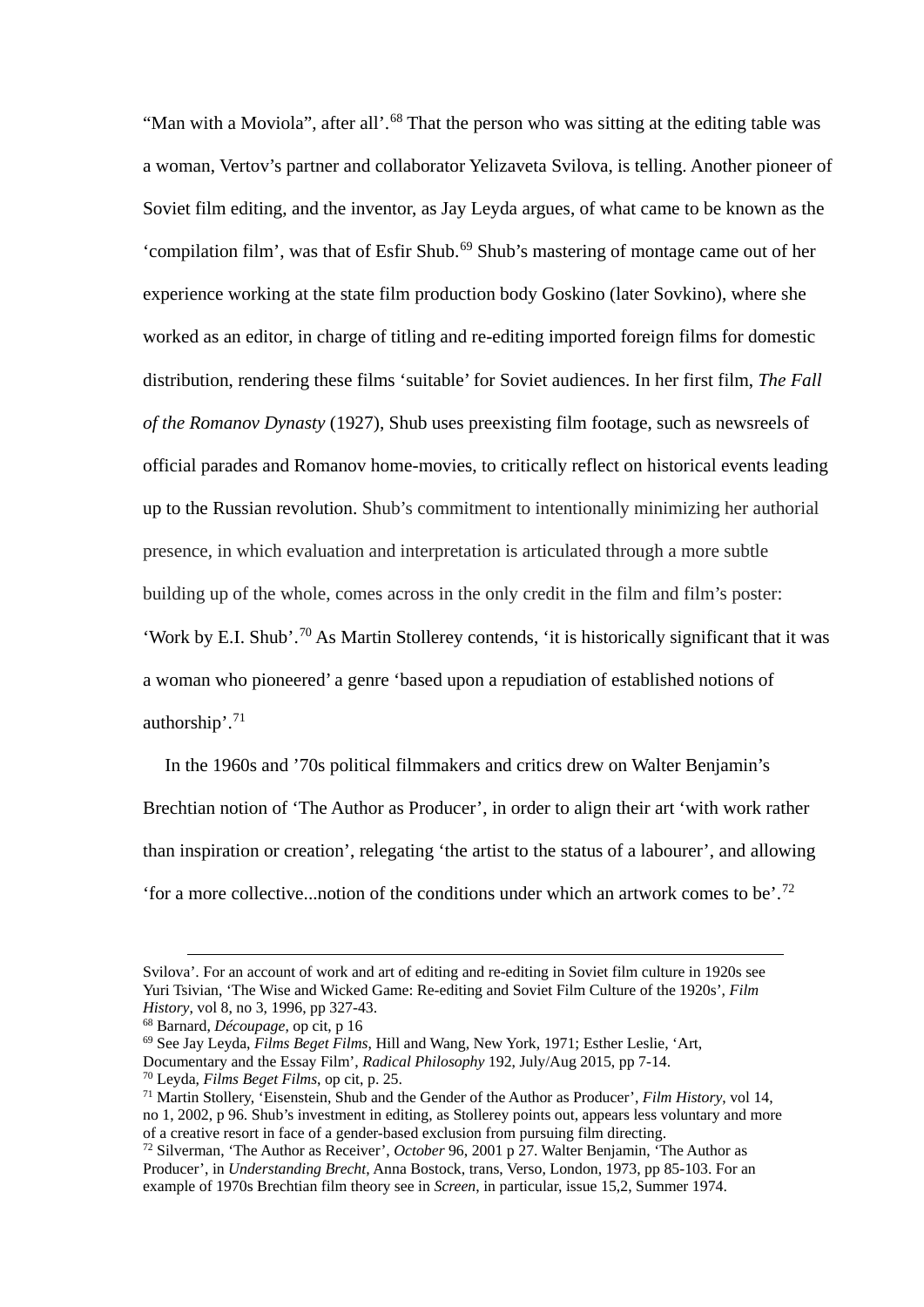Although typically associated with the idea of the director-centred approach of the *auteur*, connected with the journal *Cahiers du cinema*, Godard could be said, even in his earliest films, as Silverman contends, 'to be working toward authorial divestiture'.[73](#page-15-0) This deconstruction of the author clearly took a much more 'sustained and self-conscious' form during his Dziga Vertov Group period. Formed in 1968 – the year of the publication of Roland Barthes's *Death of the Author* – the quasi-anonymous group, as Witt puts it, constituted a 'concrete demonstration of the Structuralist challenge to authorship', which continued with his collaboration with Miéville. [74.](#page-15-1) For Silverman, *Numéro deux* 'represents an even more concerted attempt at authorial divestiture', in the way that the film is *produced* with not only Miéville, but also the actors.<sup>[75](#page-15-2)</sup> As she writes, the categories 'direction' and 'writing' are replaced by the 'much more labour-significant "production", which is credited not to one, but four names'.<sup>[76](#page-15-3)</sup> As the credits, recited by Sandrine, state: *Numéro deux* is 'a film produced by A.-M. Miéville and J.-L. Godard, with S. Battistella, P. Oudry and Others'. In a scene towards the end of the film Godard, slumped over a recording console, listens to Sandrine, whose voice has come to take on a meta-critical function, challenging the male director as an originator of discourse. 'The heroic creator', as Farocki comments, has 'become a simple conductor of prerecorded music', or what Silverman terms the author as *receiver*. [77](#page-15-4) In this last segment, abandoning her character-role, Sandrine the actress argues that 'Letting others tell you news about yourself is a crime', and, pointing to the presumption of filmmakers to speak not only for their subjects, but their audience,

<span id="page-15-0"></span> <sup>73</sup> Silverman, 'The Author as Receiver', op cit, <sup>p</sup> 20-21.

<span id="page-15-1"></span><sup>74</sup> Witt, *On Communication*, op cit, p 7. The fact that Miéville's role is often obscured by critics who commonly conflate their co-productions with the proper name of Jean-Luc Godard, as well as failing to recognise the centrality of her work and influence, often as a co-writer and co-editor, on his other 'singularly authored' features, is emblematic of traditional (Gorin often also suffered the same fate) as well as gendered preconceptions of authorship already discussed. See Jerry White, *Two bicycles: The Work of Jean-Luc Godard and Anne-Marie Miéville*, Wilfrid Laurier University Press, Waterloo, Ontario, 2013.

<span id="page-15-2"></span><sup>75</sup> Silverman, 'The Author as Receiver', op cit, p 21

<span id="page-15-3"></span><sup>76</sup> Silverman and Farocki, *Speaking about Godard* , op cit, p 145

<span id="page-15-4"></span><sup>77</sup> Ibid, p 169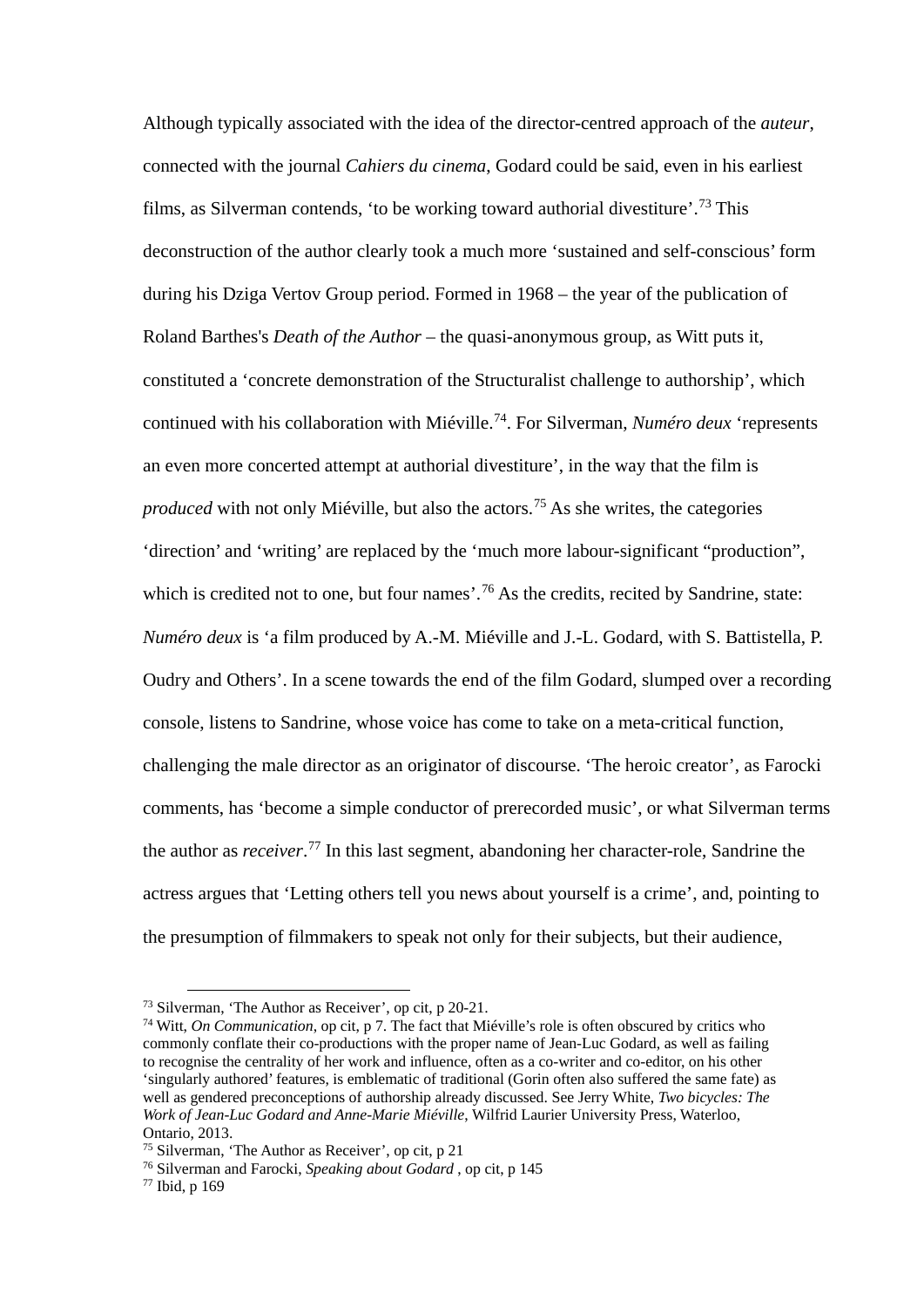continues, 'We go to the movies. We buy a ticket. We sell our role as producers in exchange'. Here instead Sandrine speaks for herself, articulating her position as woman and worker. [78](#page-16-0)

### **Conclusion: Home Movies**

In a 1973 interview, published in *Cinéma Pratique*, Godard remarked 'that the real "political" film' that he would like to make, would be 'a home-movie', because, for him, it is a mode of filmmaking that represents 'the popular base of cinema'. [79](#page-16-1) Although the films that followed this pronouncement, such as *Numéro deux*, are not home-movies in the strict sense – which are, or used to be, as Godard says, made to be shown to other family members (such as the Romonov home-movies that Shub appropriated for her film) – the genre category is nonetheless useful for thinking about the work and production methods Godard and Miéville went on to pursue.<sup>[80](#page-16-2)</sup> Soon after this statement was made, Godard and Miéville left Paris and established their company, Sonimage: an experimental studio-laboratory in Grenoble, in the French Alps, moving it to Rolle, in Switzerland, in 1977.<sup>[81](#page-16-3)</sup> The initial idea behind this move, as MacCabe writes, 'was to work against the whole process of economic, political and cultural centralization', embodied, for Godard, in the

<span id="page-16-0"></span> $78$  This question of speaking for others is discussed by Godard in an interview from 1972, concerning *Tout va Bien*. In it, he questions workers documentaries that think they can 'listen directly' to people who 'have been denied a voice for so long' and filmmakers who think they 'can be of use to them with no problem'. We can see a parallel with such filmic concerns in the debates around the method and purpose of a 'workers' inquiry' that took place in Italian Marxism in the 1960s and '70s, particularly those who argued that it needed to be a workers' *self*-inquiry. See Asad Haider and Salar Mohandesi, 'Workers' Inquiry: A Genealogy', *Viewpoint Magazine*, issue 3, 2013:

https://viewpointmag.com/2013/09/27/workers-inquiry-a-genealogy/

<span id="page-16-1"></span><sup>79</sup> Quoted in MacCabe, 'Godard Since '68', op cit, p 23

<span id="page-16-2"></span><sup>&</sup>lt;sup>80</sup> The Internet and digital sharing culture, and online platforms such as youtube, has clearly transformed the idea of a home-movie, and amateur film more generally, being confined to a future audience consisting of *only* family and friends.

<span id="page-16-3"></span><sup>&</sup>lt;sup>81</sup> White, in a slightly odd, yet nonetheless intriguing comparison, connects the idea of the homemovie in Godard and Miéville with that of Stan Brakhage. Both, as he points out, moved to the countryside (Brakhage, in the US, to the Rock Mountains) in order to practice small-scale production, and both shared a preoccupation with the domestic. White, *Two Bicycles*, op cit, p 31.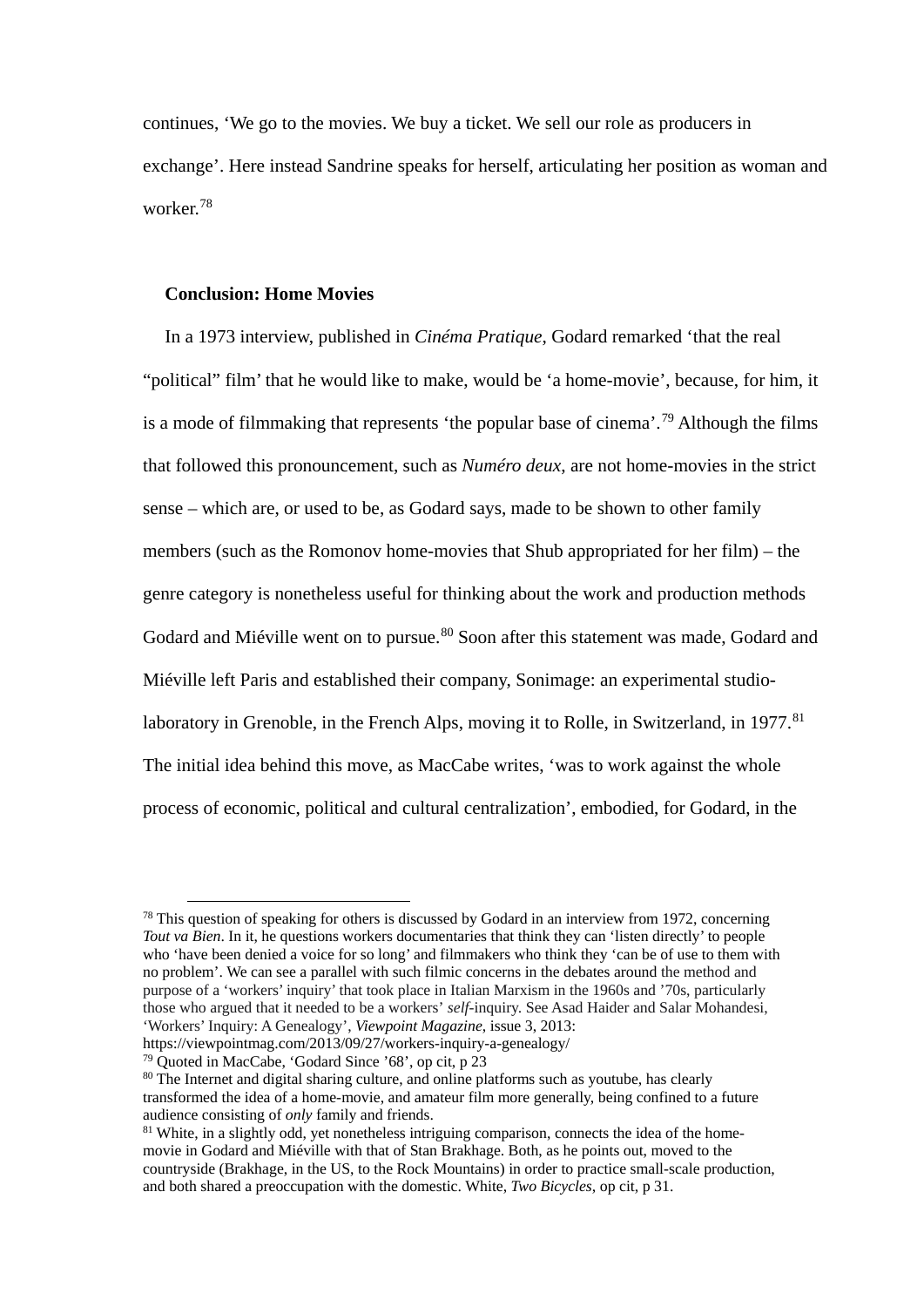city of Paris.[82](#page-17-0) Godard's antagonistic relation to the overly centralized film industry is manifested in his monologue in *Numéro deux* when he claims that his studio, away from the city, 'is a factory', but one that is different from the others such as Fox, Metro, Mosfilm and other big multinational companies. 'We have taken power' he quips.

The process of 'decentralization', combined with the use of video technology, made it possible, for Godard and Miéville 'to work collaboratively with small production teams'.<sup>[83](#page-17-1)</sup> As Farocki says, the intimacy and physically confined nature of a film like *Numéro deux,* would have been difficult to achieve in 35mm, a technology that 'usually requires a large crew'. [84](#page-17-2) Employing video meant that they 'only needed a crew of three', resulting in a lack of invasiveness that Farocki deems 'very close to a home-movie'. What is distinctive about video in comparison to its home-movie antecedents, such as 16mm and 8mm film, is not its handicraft format, but rather the fact that the 'independent videomaker or home consumer has been relieved of certain mediating contingencies – material, temporal – that separate shooting from viewing'.<sup>[85](#page-17-3)</sup> The 'immediacy' of video, as Witt observes, significantly 'democratized the filmmaking process', for Godard, in that it 'facilitated dialogue, and helped to dissolve the divisions and hierarchies between the various technical roles'.[86](#page-17-4) A contributing factor is the fact that the 'video image can not only be viewed by the entire crew as it is recorded, but can also be immediately reviewed and subjected to collective discussion', which 'resulted in significantly different and generally much smoother working relations' in making *Numéro deux* . [87](#page-17-5)

Godard's employment of video and his conception of the home movie as representing a democratic or popular form of film-making can be seen to converge with the notion of

<span id="page-17-0"></span> <sup>82</sup> MacCabe, 'Godard since '68', op cit, p 23

<sup>83</sup> Witt, 'On and Under Communication', op cit, p 319

<span id="page-17-3"></span><span id="page-17-2"></span><span id="page-17-1"></span><sup>84</sup> Silverman and Farocki, *Speaking About Godard*, op cit, p 142

<sup>85</sup> Michael Renov, 'Video Confessions', in *The Subject of Documentary*, University of Minnesota Press, Minneapolis, 2004, p 198

<span id="page-17-4"></span><sup>86</sup> Witt, 'On and Under Communication', op cit, p 325

<span id="page-17-5"></span><sup>87</sup> Ibid, p 325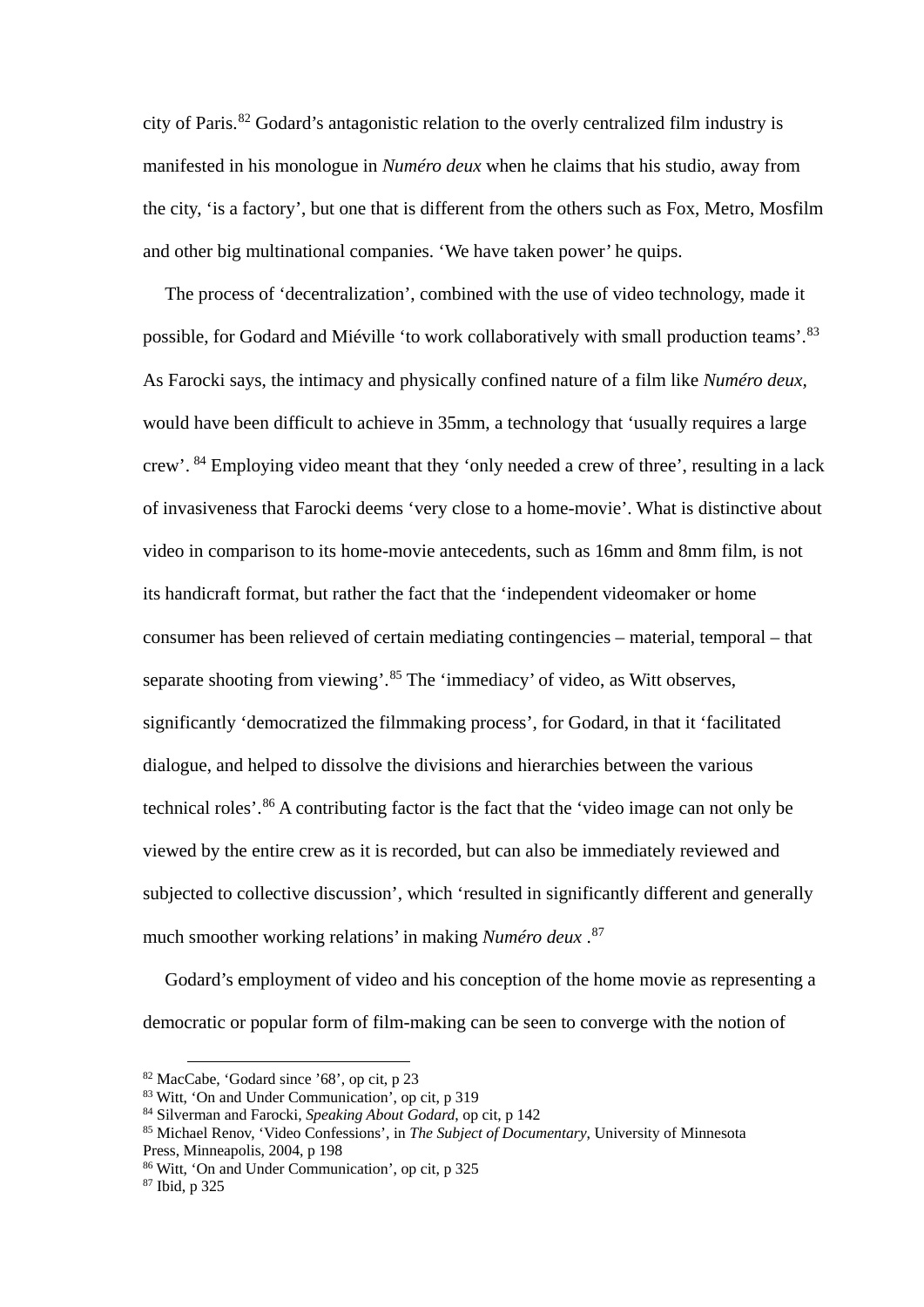'deskilling' in twentieth-century art history and the numerous artistic endeavours to eliminate ideas of 'competence', based on a normative criteria of artistic skill, from the 'horizon of both artistic production and aesthetic evaluation'. [88](#page-18-0) To identify with the homemovie, is to identify with the amateur, in order to challenge both the hierarchy of artistic skill and the limited catalogue of subjects deemed legitimate for art-making.<sup>[89](#page-18-1)</sup> Homemovies could be said to be the 'popular base of cinema', in the way that, as John Roberts shows in discussing the relationship of popular forms of photography to art, its 'deflationary logic…hides a genuine democratizing impulse, an impulse that continually reconfigures itself in art and culture as a return of the repressed'.<sup>[90](#page-18-2)</sup> This 'strategy', of what Witt calls 'deprofessionalization and amateaurization' can be seen in Godard and Miéville's first television series, *Six fois Deux (Sur et sous la communication)* (*Six Times Two* [*On and Under Communication*]) (1976). [91](#page-18-3) The series consists of six pairs of episodes, around 50 minutes in length, that were broadcast on French television on consecutive Sunday evenings. It generally features long and unstructured interviews with various people, mostly unknown, as well experimental visual-essays, using devices such as a video pen to write electronically over images or empty screen, much like writing on a blackboard.<sup>[92](#page-18-4)</sup> Godard and Miéville refer to this process in one episode as wanting 'to show

<span id="page-18-0"></span> <sup>88</sup> See Hal Foster et al, eds, *Art since 1900: Modernism, Antimodernism, Postmodernism*, Thames & Hudson, London, 2011, p 531. For an art theoretical account of the concept of deskilling, see John Roberts, *The Intangibilities of Form: Skill and Deskilling in Art After the Readymade*, Verso, London and New York, 2007. Whereas deskilling in twentieth-century art history typically meant the displacement of artisanal forms of craft labour by technological forms of production and reproduction, in Godard's case, deskilling designates the adoption of low-cost technologies and small-scale modes of production, more akin to 'artisanal' ideas of working, as a strategy to de- professionalise and democratise the highly professionalised, factory-like, production methods of the large film studios. <sup>89</sup> As White points out, Brakhage too aligned himself with the amateur in his 1972 essay titled 'In Defense of Amateur'. For Brakhage, 'any art of the cinema must inevitably arise from the amateur, "home-movie" making medium'. Stan Brakhage, *Brakhage Scrapbook*, Robert A Haller, ed, Documentext, New Paltz, NY, 1982, p 168.

<span id="page-18-2"></span><span id="page-18-1"></span><sup>90</sup> Roberts, *Photography and Its Violations*, Columbia University Press, New York, 2014, p 88. As Roberts notes, the photographic snapshot, akin to the home-movie, reclaims the domestic and the contingent and reinvests photography 'with a nonprofessional ethos borrowed from Conceptual art and (to a lesser extent) workers' photography of the 1930s'. Ibid, p 77.

<span id="page-18-3"></span><sup>&</sup>lt;sup>91</sup> Witt, 'On and Under Communication', op cit, p 330

<span id="page-18-4"></span><sup>92</sup> Margaret Ganahl and R. S. Hamilton, 'One Plus One: A Look at *Six Fois Deux*', *Camera Obscura*,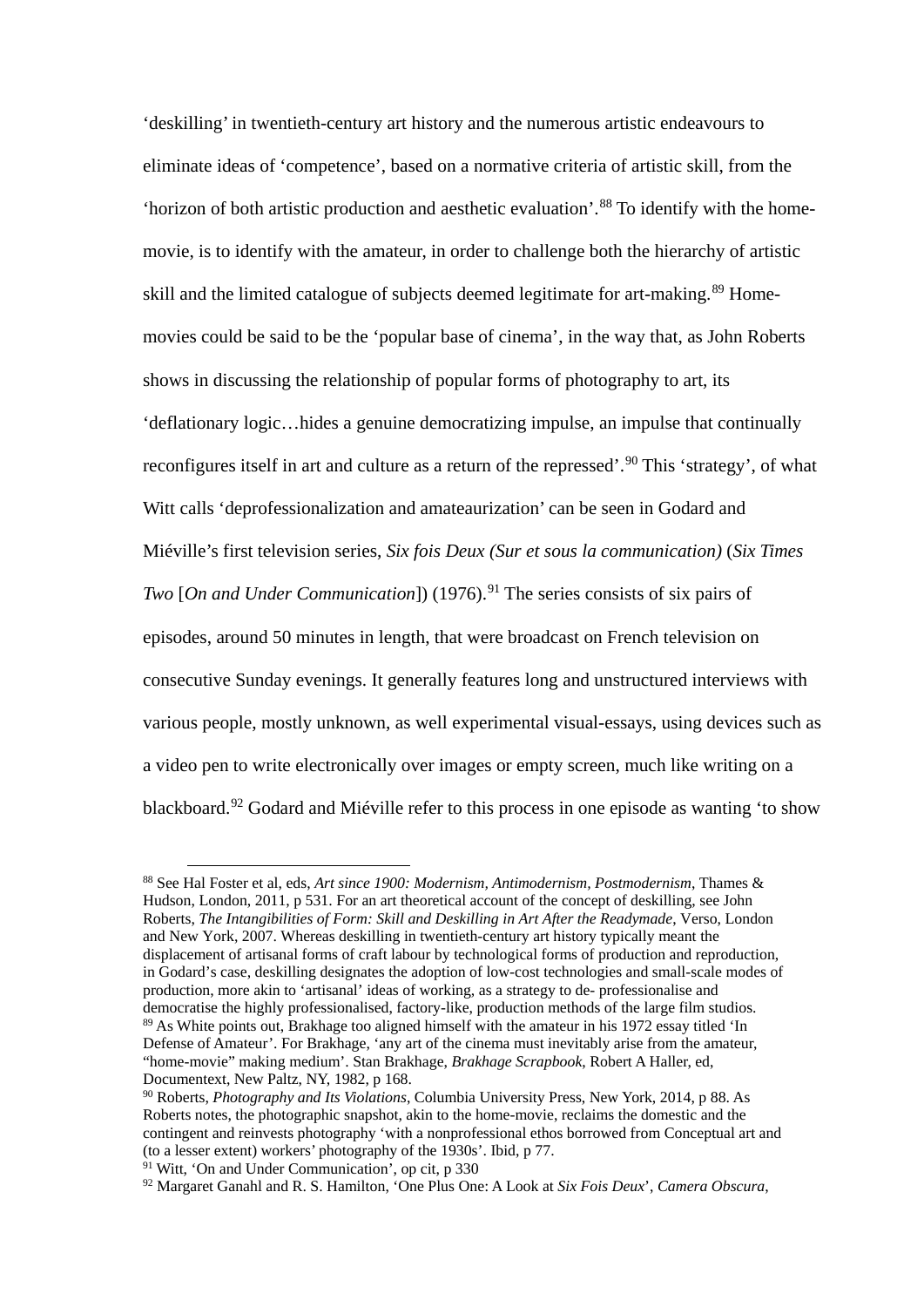what a television screen is'; a 'surface on which things are written', which they seek to deconstruct.<sup>[93](#page-19-0)</sup> The episodes 'provoke speculation' about the way in which 'professional' television production influences 'the way we see the world and our position in it'. As Margaret Ganahl says, it 'enacts its analysis of the process of communication and offers us a distinctly different form of television'.<sup>[94](#page-19-1)</sup> Again, television is compared with the factory, in order to denaturalize its shaping and transmission of information, and the experimental method, casts in relief the rigid conventions and codes of television, which are made to seem strange and unfamiliar.<sup>[95](#page-19-2)</sup> The professional/amateur binary also appears at the level of content, for instance, in episode 3b, which is composed of an interview with Marcel, an amateur filmmaker, sat at his editing table. Earning his living at a watch factory, where we see him perform similarly minute labours, Marcel insists that he would never want to be paid for his hobby, which he does purely for pleasure.<sup>[96](#page-19-3)</sup>

As Witt argues, Sonimage's attempt to work in the medium of television came out of a recognition of the profound changes brought about in mass media, and effects this had on distribution and consumption.<sup>[97](#page-19-4)</sup> Godard refers to television as a 'family affair', in that the spectator of television, unlike the isolated cinema-goer, is the unit of family.<sup>[98](#page-19-5)</sup> In Sonimage's second television series, *France tour détour deux enfants* (*France Tour Detour Two Children*) (1979), questions around television, the family, and French society more generally, are explored through two children: Camille and Arnaud. Loosely inspired by a nineteenth century school primer, the twelve-part series analyses how television has taken the place of the primer as *the* form of mass communication. Like television, as Penley says,

 <sup>8-10,</sup> Fall 1982, p 93

<sup>93</sup> Ibid, p 94

<span id="page-19-1"></span><span id="page-19-0"></span><sup>94</sup> Ibid, p 89

<span id="page-19-3"></span><span id="page-19-2"></span><sup>95</sup> Ibid, p 330

<sup>96</sup> For an interesting reading of that episode, as well as the series more generally, see Deleuze, 'On "Sur et sous la communication": Three Questions About "Six Fois Deux"', in *Jean-Luc Godard: Son + Image, 1974-1991*, Raymond Bellour with Mary Lea Bandy, ed, Museum of Modern Art, New York, 1992, p 84.

<span id="page-19-4"></span><sup>97</sup> Witt, 'On and Under Communication', op cit, p 326

<span id="page-19-5"></span><sup>98</sup> Constance Penley, 'Les Enfants de la Patrie', p, 34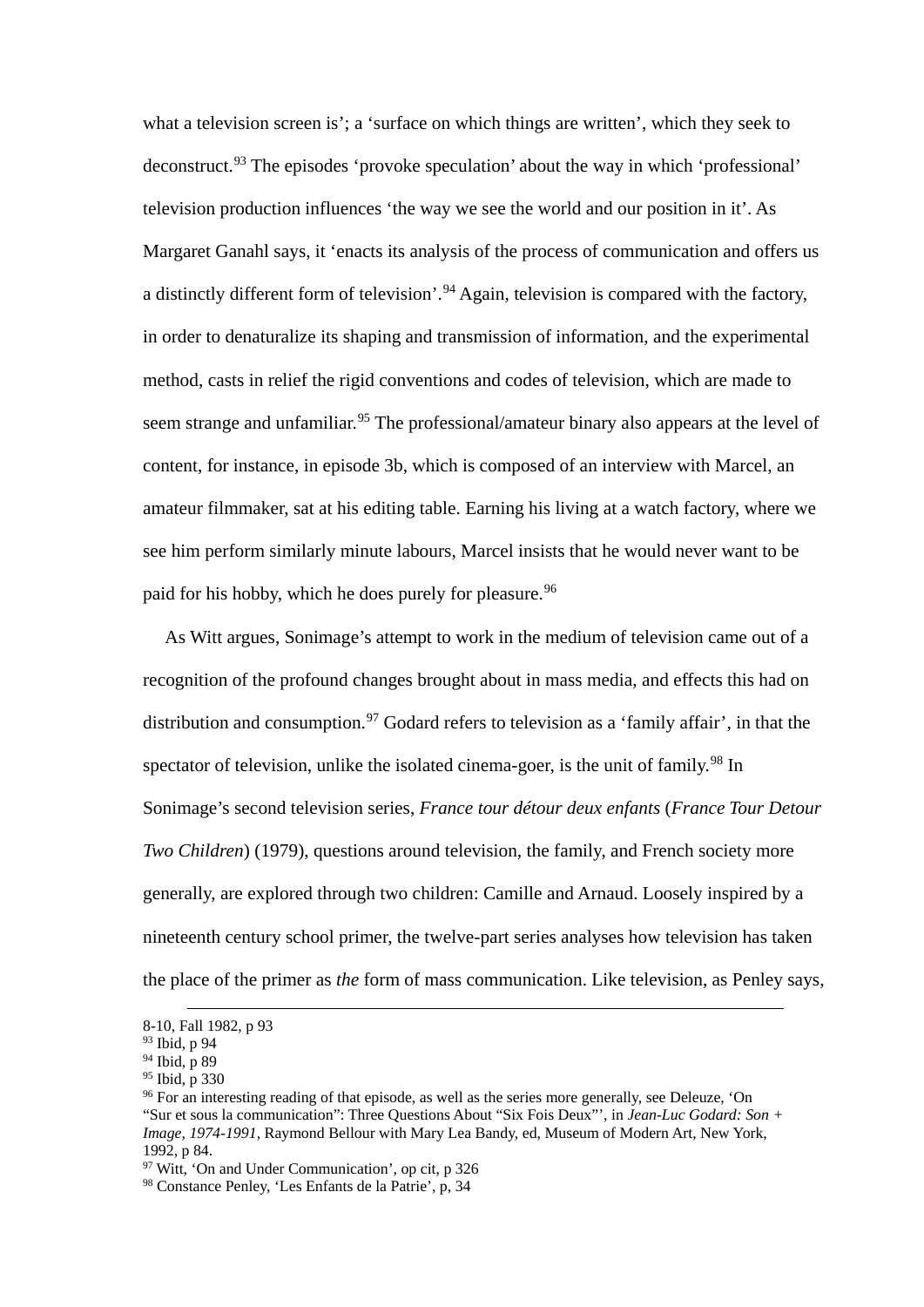the children are 'programmed': the interviews 'ceaselessly points to the serialization, the regulated flow and repetition of their domestic, school and leisure schedules'.[99](#page-20-0) The emphasis on the control of space and time, as well as the comparisons of school with the prison, show a clear influence of Michel Foucault's *Discipline and Punish* (1975). The 'many puns on copying and reproduction' invoke, as Penley observes, Foucault's 'motif of the body as a recording surface', with the children figuring as what Foucault calls 'Docile Bodies', who are shaped by their 'various institutional settings'.<sup>[100](#page-20-1)</sup> The series evidences the way that questions of social reproduction are entangled and imbricated with the state – or what Althusser called 'ideological state apparatuses' – such as the school, in preparing potential, and docile, labour-power.<sup>[101](#page-20-2)</sup> We also witness the work that the state deems remunerable in the two scenes where the children are asked whether their mothers are paid for their work, and receiving a 'no', why? At stake in the series as a whole, as Penley notes, is Sonimage's desire engage with television in order 'to change the programming': its 'economics, distribution, themes, temporalities, forms of address and viewers'.[102](#page-20-3) Most of all, she says, they 'would like to make "local" television (television's version of home movies), programs that we would make to show others, telling them about our lives and work'. [103](#page-20-4) This desire is captured in a two-minute film that Godard and Miéville made for the French TV in 1977. In it we see Miéville's adolescent daughter, distractedly watching television (supposedly broadcasting a popular song by Patrick Juvet, *Faut pas rêver* [*Do not dream*]), while Miéville off-screen asks her about her day. The scene cuts to a scrolling electronic text, which states, 'When the left takes power, will television still have so little

<span id="page-20-0"></span> <sup>99</sup> Ibid, p 34

<span id="page-20-1"></span> $100$  Ibid, p 35

<span id="page-20-2"></span><sup>&</sup>lt;sup>101</sup> Althusser's renowned short text 'Ideology and Ideological State Apparatuses' was published in 1970. The essay was in fact an extract from a much longer book to do with the reproduction of capitalism as a whole, only recently published in English. See Althusser, *On the Reproduction of* 

<span id="page-20-4"></span><span id="page-20-3"></span><sup>&</sup>lt;sup>102</sup> Penley, 'Les Enfants de la Patrie', op cit, pp 53, 41. Rather than being shown as a prime time series, as Penley notes, it was in fact slotted into the late Friday night art cinema spot on France's second channel in March and April, 1980. Ibid, p 40 <sup>103</sup> Ibid, p 53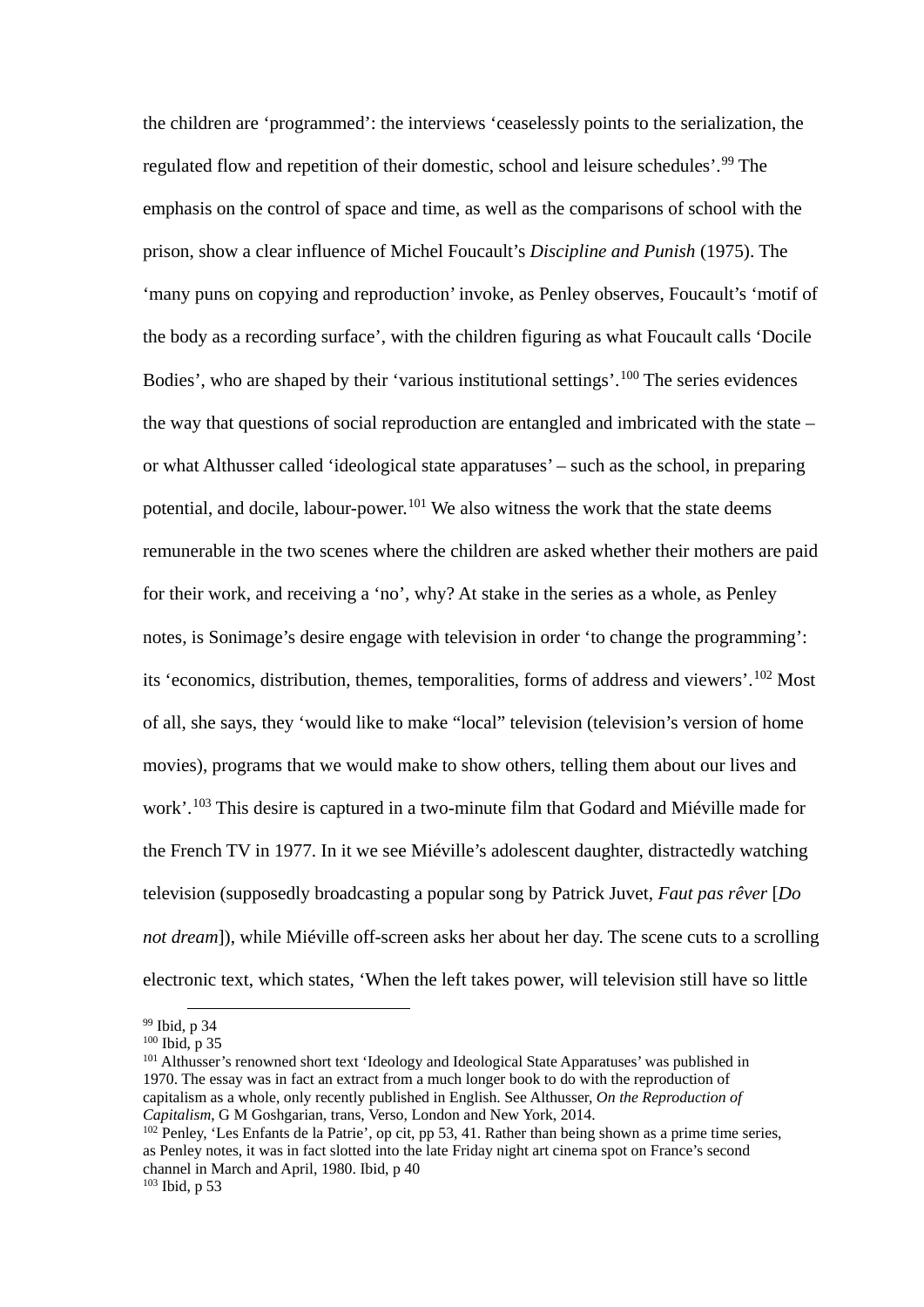relation to people'.[104](#page-21-0)

'Decentralizaton, local autonomy, personal and community production' are the politics proposed by Sonimage.<sup>[105](#page-21-1)</sup> Low cost technologies such as video meant that Sonimage had 'control over the whole production process', from 'filming and editing to postproduction'.<sup>[106](#page-21-2)</sup> Video gave them 'a high degree of economic and creative autonomy', allowing them to work in the Sonimage laboratory-workshop more like an artist in a studio, which would be difficult in the mainstream film industry.<sup>[107](#page-21-3)</sup> The move into television, however, was part of a larger historical shift, which saw decreasing opportunities for radical and experimental film within the institution of cinema. Yet TV was also embraced for its potential to reach a far greater audience, as well as a key arena of the public sphere that necessitated engagement rather than being left to the enemy. Sonimage's work therefore pre-empts a larger history of avant-garde filmmakers producing for television.<sup>[108](#page-21-4)</sup> In Britain, it was the conception of Channel 4 in the early 1980s, and The Independent Film and Video Department, in particular, that fostered such work.<sup>[109](#page-21-5)</sup> It is a film made for Channel 4 in 1985, *Soft and Hard (Soft Talk on a Hard Subject Between Two Friends)*, that, as Catherine Grant argues, Godard and Miéville come closest reprising the

<span id="page-21-0"></span> <sup>104</sup> Nicole Brenez, 'The Forms of the Question', Jann Matlock, trans, in *For Ever Godard*, Black Dog Publishing, London, 2004, pp 162-63.

<span id="page-21-1"></span><sup>105</sup> Penley, 'Les Enfants de la Patrie', op cit, p 51

<span id="page-21-2"></span><sup>106</sup> Witt, 'On and Under Communication', op cit, p 325

<span id="page-21-3"></span><sup>107</sup> Ibid, p 325

<span id="page-21-4"></span><sup>&</sup>lt;sup>108</sup> A notable comparison in Germany would be the work of Alexander Kluge, whose move into television was formalised in 1988, with the establishment to of his company DCTP. See Stuart Liebman, 'On the New German Cinema, Art, Enlightenment, and the Public Sphere: An Interview with Alexander Kluge', *October* 46, Fall 1988, p 29. In recent years, as Maria Lind and Hito Steyerl note, due to the increasing privatization of media and cuts in public funding, experimental film and documentary 'has again been increasingly pushed into the art field' (Farocki would be a key example). Maria Lind and Hito Steyerl, 'Introduction: Reconsidering the Documentary and Contemporary Art', in *The Greenroom: Reconsidering the Documentary and Contemporary Art #1*, Sternberg Press, Berlin and Annandale-on-Hudson, NY, CSS Bard, 2008, p. 14.

<span id="page-21-5"></span><sup>&</sup>lt;sup>109</sup> As Rod Stoneman recounts, the overall context of this period involved the movement of people associated with *Screen*, the BFI and the London Filmmakers Co-op, into Channel 4's The Independent Film and Video Department. This in part, was a consequence of the drying up of funding for experimental film from bodies such as the BFI and the Arts Council England. See Rod Stoneman, 'Sins of Commission', *Screen*, 33, 2, Summer 1992, pp. 127-144. See also, *Experimental British Television*, Laura Mulvey and Jamie Sexton, ed, Manchester University Press, Manchester, 2007.